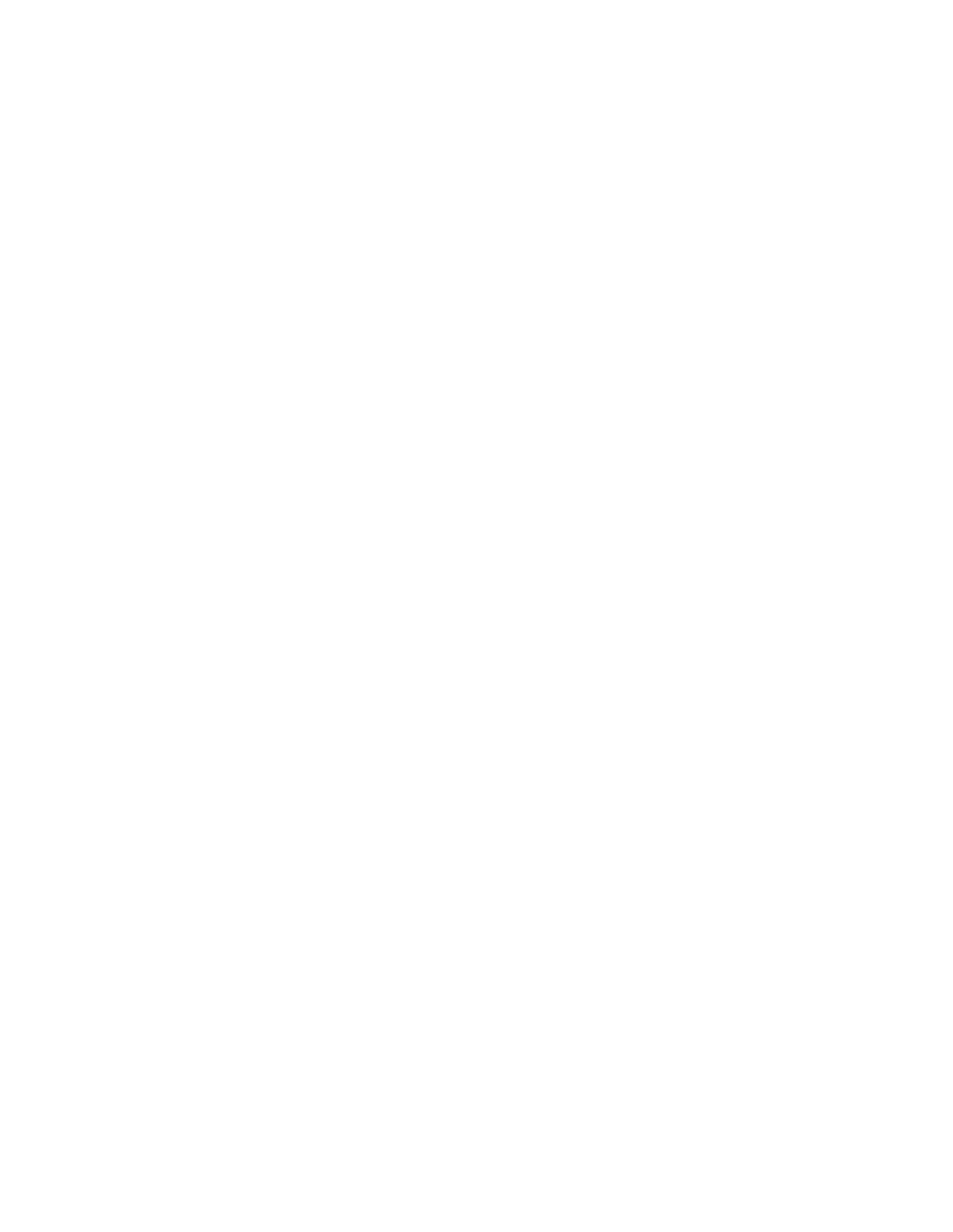

E. G. Rod Pittman, Chairman William W. Meadows, Member Dario Vidal Guerra, Jr., Member

J. Kevin Ward **Executive Administrator** 

Jack Hunt, Vice Chairman Thomas Weir Labatt III, Member James E. Herring, Member

December 15, 2004

To: The Honorable Rick Perry, Governor of Texas The Honorable David Dewhurst, Lieutenant Governor of Texas The Honorable Tom Craddick, Speaker of the House of Representatives Members of the Legislative Budget Board Members of the 79<sup>th</sup> Legislature

Re: Capital Spending Plan for TWDB Infrastructure Financing Programs

This Capital Spending Plan (Plan) is the second biennial report submitted in compliance with §6.110 of the Texas Water Code passed in Senate Bill 312 of  $77<sup>th</sup>$  Legislature. The Plan identifies water funding needs of the State and sets forth a methodology for meeting those needs. The Plan also addresses the report on the Pilot Rural Community Water and Wastewater Loan Program, as required by §15.919 of the Texas Water Code.

The Board's financial assistance programs play a major role in financing a broad range of needed water-related projects such as facilities that produce drinking water, treatment works that clean up water going into our streams and lakes, and flood protection. For this reason the Board has chosen to expand the scope of the Plan to include all of the Boards financial assistance programs, since each one is significant to meeting the State's overall water-related needs. This information supplements the Board's 2005- 2009 Strategic Plan and 2006-2007 Legislative Appropriation Request.

The Board respectfully transmits this Plan to the Texas Legislature.

t h fitt

E. G. Rod Pittman, Chairman J. Kevin Ward, Executive Administrator

To provide leadership, planning, financial assistance, information, and education for the conservation and responsible development of water for Texas. P.O. Box 13231 • 1700 N. Congress Avenue • Austin, Texas 78711-3231 Telephone (512) 463-7847 • Fax (512) 475-2053 • 1-800-RELAYTX (for the hearing impaired) URL Address: http://www.twdb.state.tx.us • E-Mail Address: info@twdb.state.tx.us TNRIS - The Texas Information Gateway • www.tnris.state.tx.us A Member of the Texas Geographic Information Council (TGIC)

#### **Our Mission**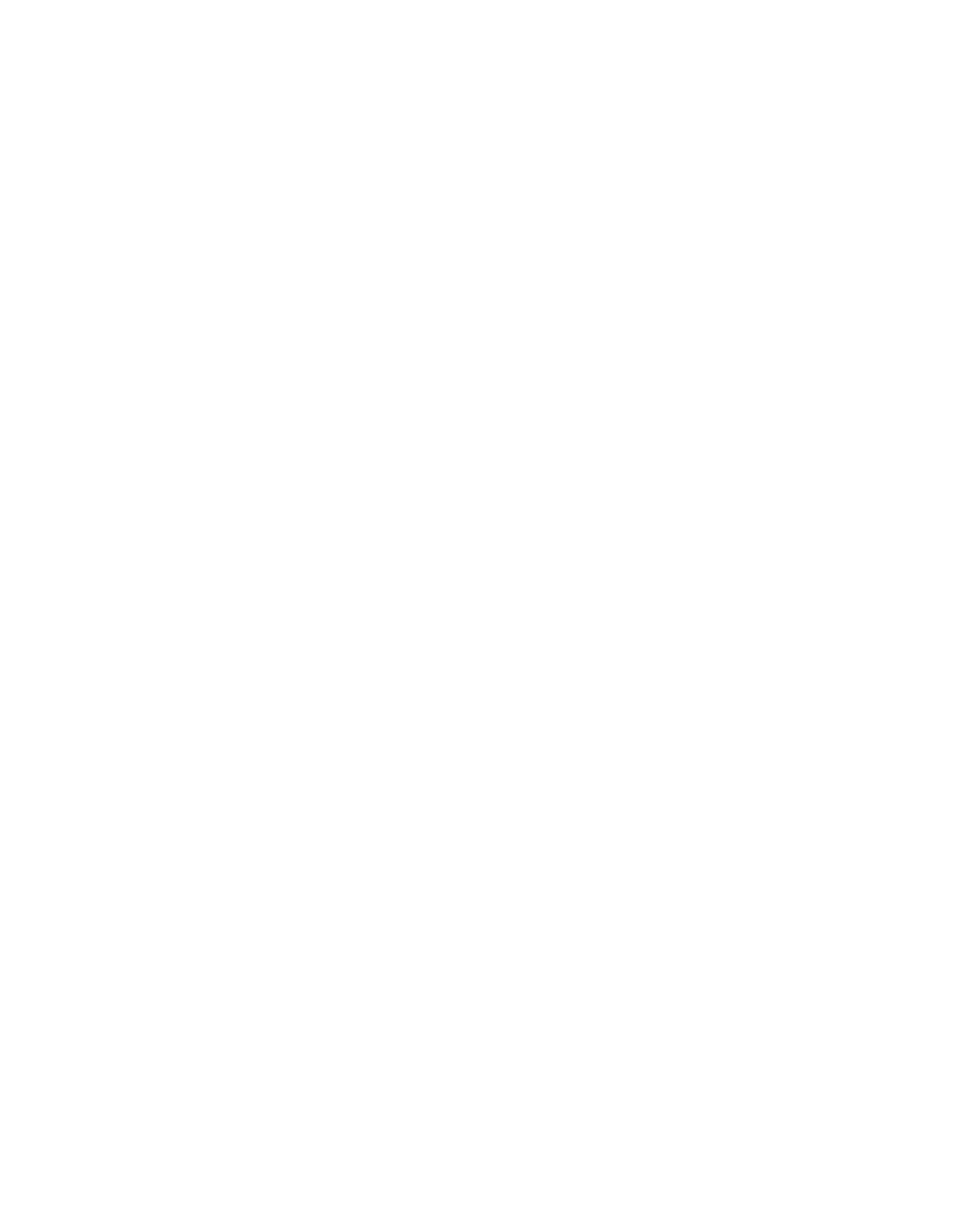#### **Table of Contents**

### **INTRODUCTION**

In 2001, the  $77<sup>th</sup>$  Legislature added a requirement in Chapter 6 of the Texas Water Code requiring the Texas Water Development Board (TWDB) to adopt and submit a Capital Spending Plan to the Legislature each biennium. The Capital Spending Plan (Plan) is to identify water funding needs and set forth a basis for allocating the TWDB's funds to address those needs. The Plan would specifically address the Texas Water Development Fund, the Agricultural Water Conservation Fund and the Water Assistance Fund. The Plans are due prior to January 1, of each odd numbered year. This is the second such report.

The purpose of the Plan is to provide the TWDB and Legislature a framework for regularly assessing the effectiveness of the TWDB's programs in addressing water funding needs. This plan supplements information provided on the agency's performance measures. The biennial review and update process identifies possible changes to TWDB allocation methodologies or other aspects of its programs. Also, based upon the biennial review and update process, the TWDB will be in a better position to advise the Legislature regarding need for appropriations and legislative changes that may be appropriate. The Plan is also an agency resource to educate the Legislature and other stakeholders about TWDB financial assistance programs. This Plan is submitted in compliance with the statutory requirement. It addresses the programs identified in the statute and includes comparable discussion of the TWDB's major ongoing financial assistance programs as well. The inclusion of other programs was considered necessary to enable an understanding of the targeted programs in context of the full array of financial assistance programs administered by the TWDB. It should be noted that material is presented in the context of financial assistance programs, rather than in the context of funds. This arrangement is necessary since the individual program peculiarities and restrictions such as applicant eligibility and existing priority systems apply to financial assistance programs more so than to funds.

In part two, the Plan also addresses the report on the Pilot Rural Community Water and Wastewater Loan Program, as required by §15.919 of the Texas Water Code.

The Plan generally spans a five-year period, from fiscal years 2005 through 2009, and is consistent with TWDB policies and priorities elaborated in other TWDB publications including:

- *2005-2009 Texas Water Development Board Strategic Plan;*
- *2006-2007 Texas Water Development Board Legislative Appropriations Request*;
- 2003 *Assessment of Water and Wastewater Facility Needs for EDAP Counties*;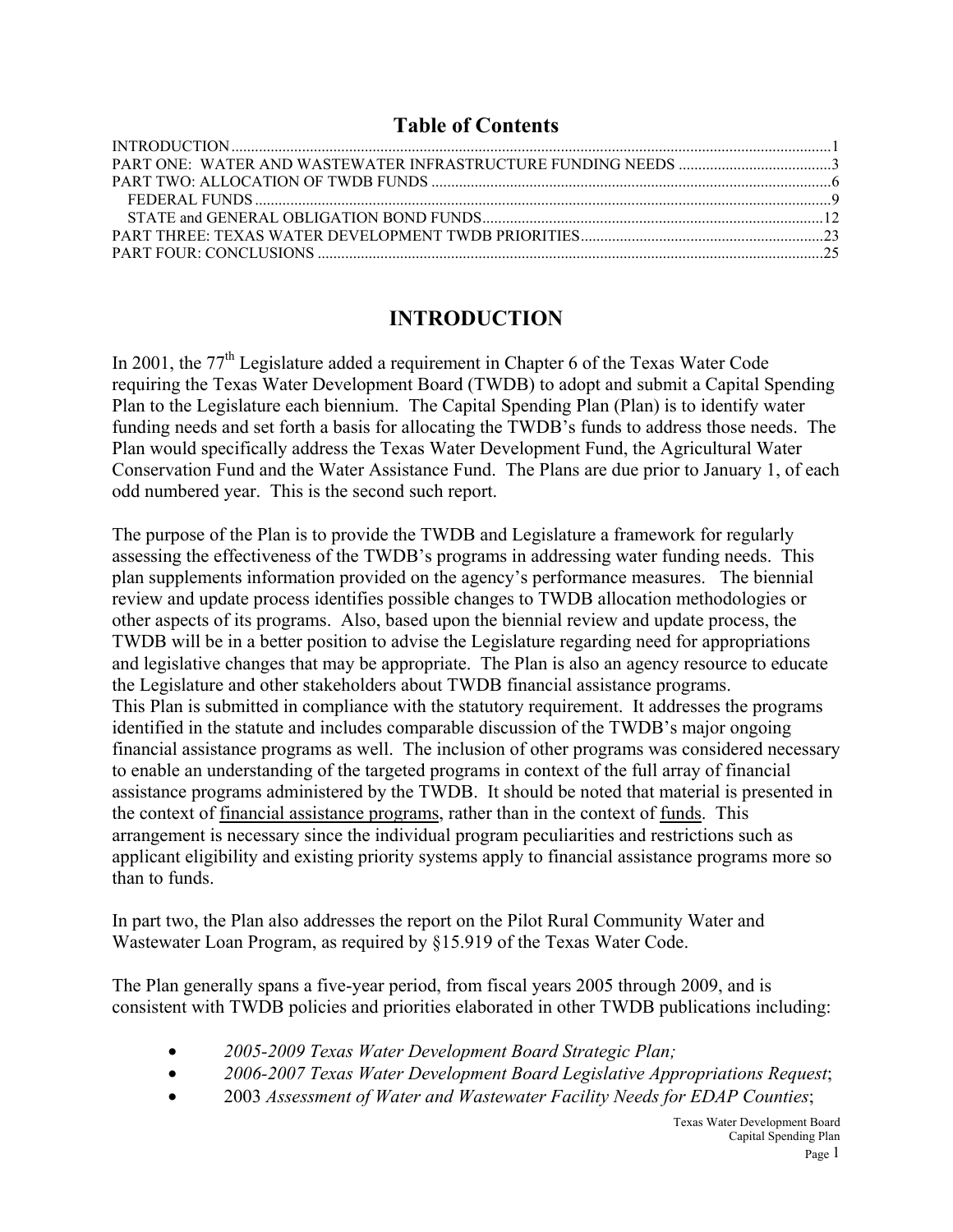- 2002 State Water Plan, *Water for Texas 2002;* and
- 2002 *Infrastructure Financing Report*.

In addition, the TWDB recently established the following legislative priorities and exceptional items, which will be pursued during the 79<sup>th</sup> Legislative Session:

- Request state matching funds to the federal grant for the Drinking Water State Revolving Fund program to maximize federal grant funding dedicated to disadvantaged communities;
- Request additional funds for continuation of the TWDB's Economically Distressed Areas Program to accommodate needs of ongoing and planned water and wastewater infrastructure projects in economically distressed areas primarily along the Texas-Mexico border;
- Reinstatement of funding for TWDB's State Participation Program to implement regional infrastructure projects;
- Requesting continued funding for the demonstration seawater desalination project; and
- Education of the State leadership on the infrastructure and funding needs of nonborder colonias.

Although it is not necessarily a legislative issue, the TWDB believes that maximizing federal investment dollars through the provision of state matching dollars is critical to meeting Texas' infrastructure needs in the future. All of these priorities are consistent with the policy recommendations discussed in each of the above mentioned publications and they are reflected in the TWDB's allocation methodologies discussed later in this report. If successful in achieving its legislative initiatives the TWDB will be able to make available approximately \$570 million per year, on average, toward satisfying project funding objectives.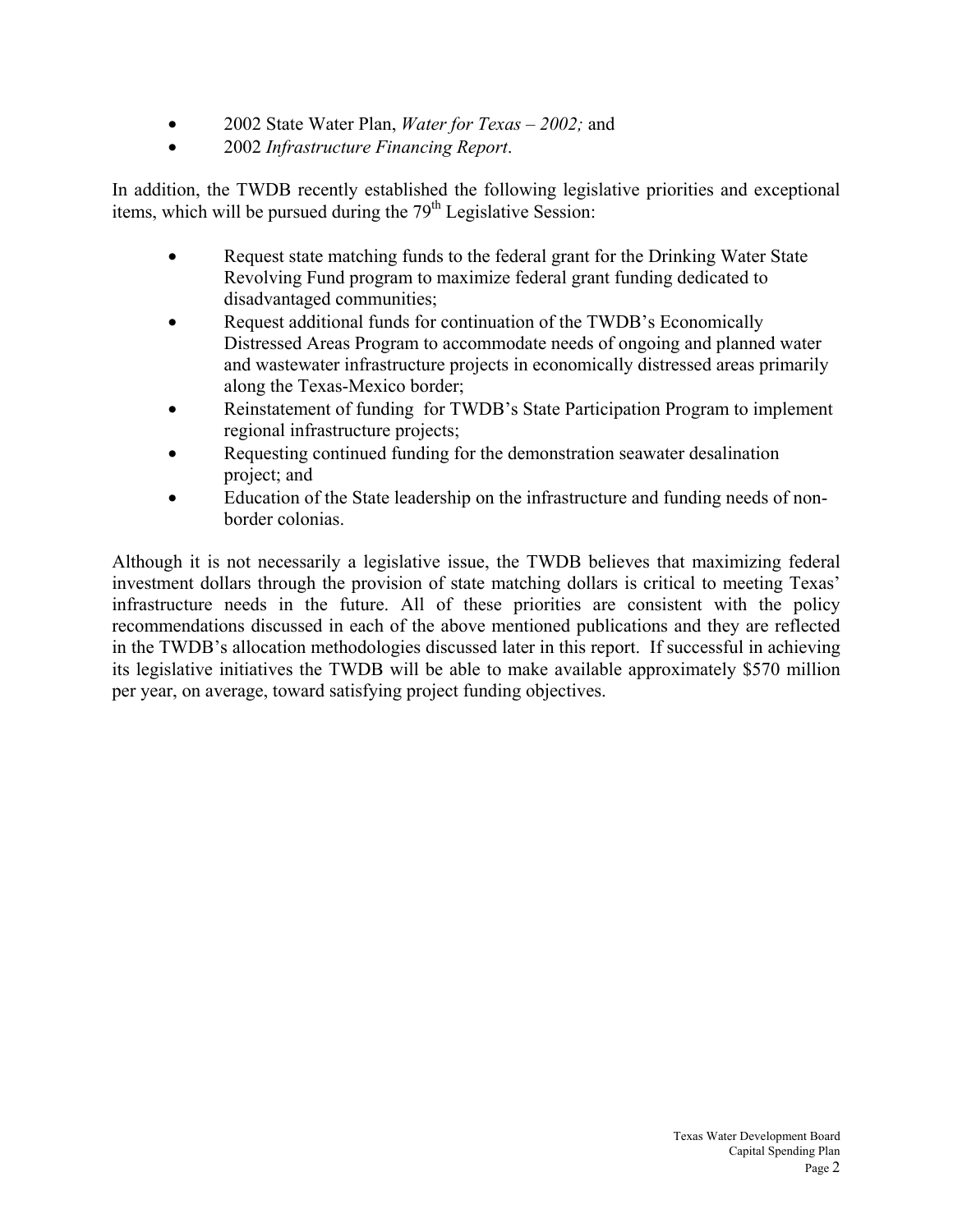#### **TEXAS WATER DEVELOPMENT BOARD CAPITAL SPENDING PLAN**

## **PART ONE: WATER AND WASTEWATER INFRASTRUCTURE FUNDING NEEDS**

One of the significant accomplishments in the preparation of the state's water plan, *Water for Texas, - 2002*, was the compilation of comprehensive data for the various water-related infrastructure needs. According to the 2002 Plan, Texas needs to invest over \$108 billion in water-related infrastructure over the next 50 years to meet the water infrastructure needs of the State's current and future population (**Figure 1**). Without this investment the State's residents could potentially face water supply shortages, failing infrastructure, noncompliance with federally mandated drinking water and wastewater treatment standards and flood control issues. Within the next six years, by 2010, Texas will need to invest approximately \$19.1 billion in water-related infrastructure not including flood control costs. Although the Regional Plans included known flood control project costs, the full magnitude of statewide flood control needs has not been determined. See Table 1 for the estimated costs per type of need.

**Figure 1** - Relative proportion of estimated capital costs to meet water-related needs for Texas through 2050.

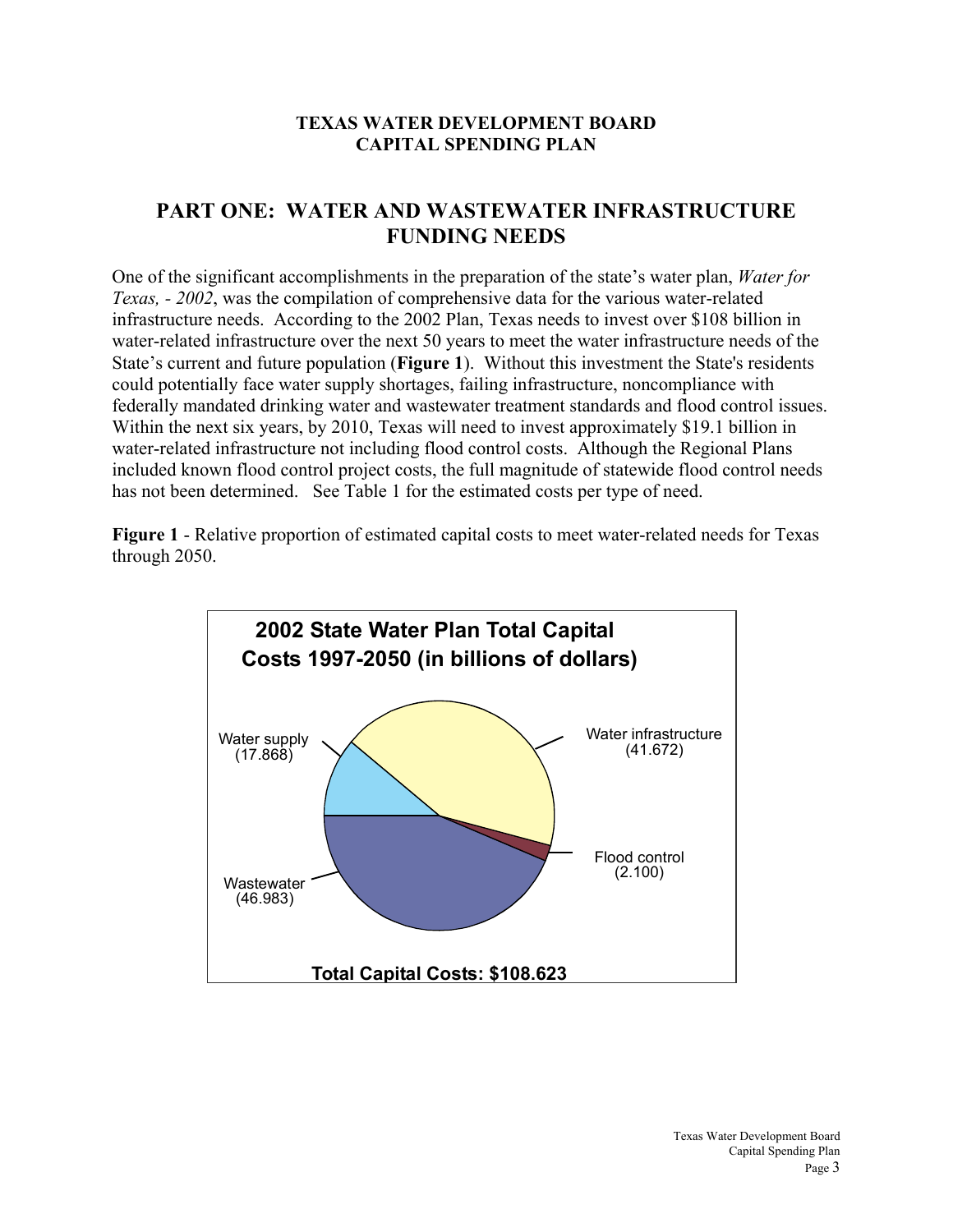| <b>Type of Need</b>                                | <b>Cost through</b> | <b>Cost through</b> |  |
|----------------------------------------------------|---------------------|---------------------|--|
|                                                    | 2010                | 2050                |  |
| Municipal Water Supply                             | \$4.90              | \$16.20             |  |
| <b>Agriculture Water Supply</b>                    | \$0.13              | \$0.58              |  |
| Mining, Manufacturing, Electrical Power Generation | N/A                 | \$1.20              |  |
| <b>Subtotal</b>                                    | \$5.03              | \$17.98             |  |
| Water Treatment and Distribution Systems           | \$6.69              | \$41.67             |  |
| Wastewater Collection and Treatment Systems        | \$7.38              | \$46.99             |  |
| Flood Control                                      | \$2.10              | \$2.10              |  |
| <b>State-Wide Total</b>                            | \$21.20             | \$108.74            |  |

**Table 1** - Statewide Water Related Infrastructure Capital Cost Needs (in billions of dollars)

In Texas, local governments have historically provided the majority of the financing required for water-related infrastructure projects and can reasonably be expected to continue to do so, except in some of the small and disadvantaged communities and regional water supply projects. See **Figure 2** for the amount of water related infrastructure project financing through bond closings that have occurred for over the last eight years. While these new bond issues are not necessarily to fund projects identified in the State Water Plan, the rate of bond issuance over the last three years would come close to funding the \$21.2 billion estimated need through the year 2010.



**Figure 2** - Total Water and Wastewater Bond Debt Issued In Fiscal Years 1997-2004

The TWDB provides cost effective financial assistance to all types of projects and communities, and has special additional assistance where it is most needed, and in line with state and federal priorities.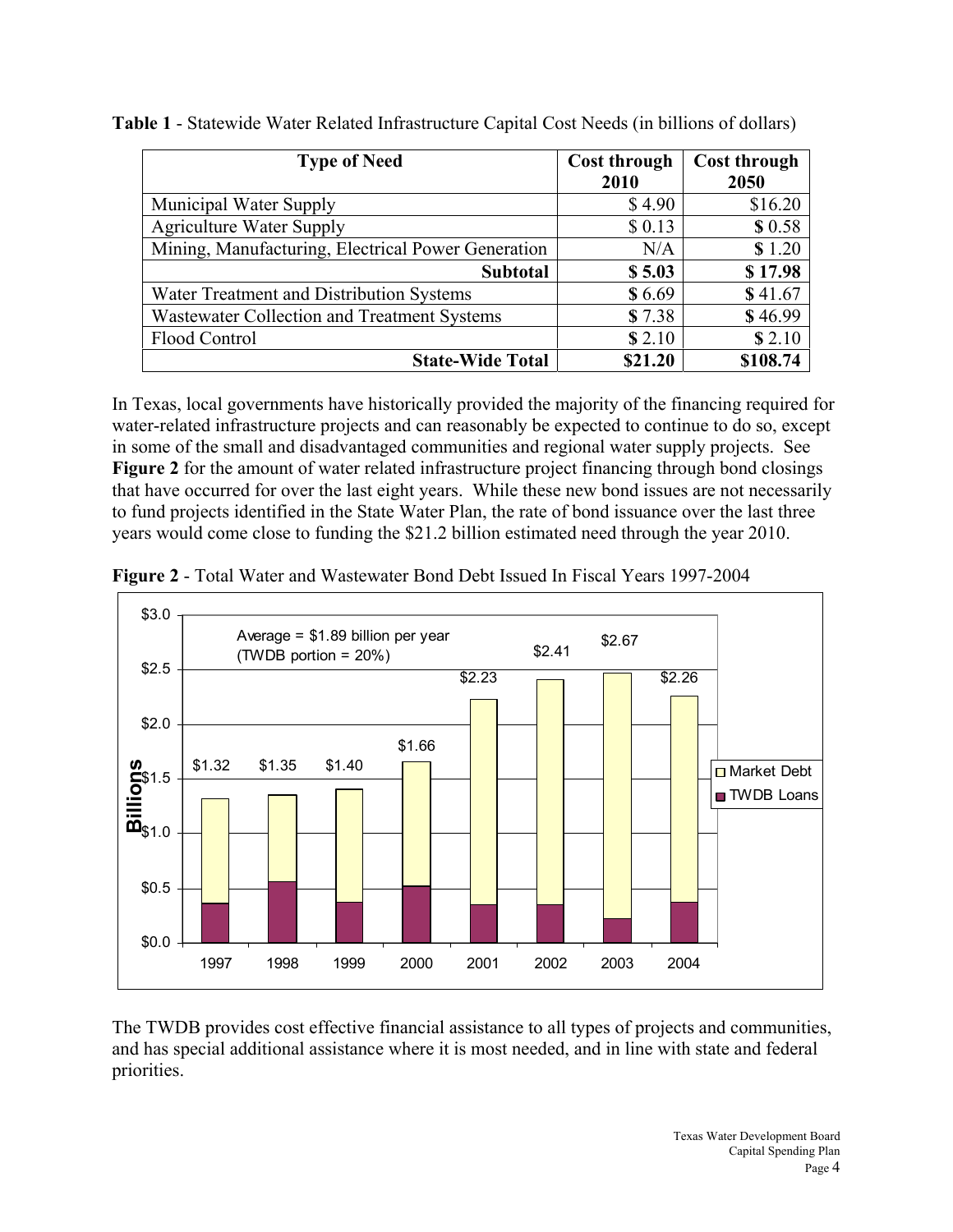In addition to the four categories of need presented in the State Water Plan, and our analysis of the water supply needs in the *Infrastructure Financing Report*, data exist for two other categories: 1) economically distressed areas, and 2) non-border colonias and rural community needs. The needs reflected in these categories are captured in the over-all four categories, however they are discussed here since they relate to TWDB priorities.

The most recent estimate of economically distressed areas needs is documented in a December 2003 study, titled *Assessment of Water and Wastewater Facility Needs for EDAP Counties*, conducted on behalf of the TWDB. According to the survey, approximately \$785 million is needed to provide adequate water and wastewater infrastructure in communities within counties that meet or have recently met the criteria for being an "Affected County" under the TWDB's Economically Distressed Area Program (EDAP). An affected county is one that is adjacent to the Mexico border, or has an unemployment rate 25% above the state average and a median household income 25% below the state average. Not all the projects represented by this estimate would qualify for funding through the EDAP due to specific eligibility criteria applicable to the applicant and the project. This estimate is compiled from a variety of sources. Some of the project costs estimates are based on conventional solutions which may not be economically feasible to implement. Of this \$785 million, approximately \$389 million is for water needs and \$396 million is for wastewater needs. The \$785 million need is in addition to the \$551 million that the TWDB has funded through the EDAP and Colonia Self-Help programs since 1989.

A study performed in 2001, *Water and Wastewater Needs of Non-EDAP Eligible Disadvantaged Areas*, identified colonias and rural communities' needs for water and wastewater infrastructure that exist in counties that are not eligible for EDAP funding. These needs are estimated (as current needs) to be \$3.8 billion for both water and wastewater infrastructure. This estimate reflects both the needs of disadvantaged communities near urban areas as well as in rural areas of the studied counties. The non-EDAP colonias and rural communities' needs (\$3.8 billion), together with the Economically Distressed Areas needs (\$0.785 billion), represent the best available estimate of the statewide water and wastewater infrastructure needs of disadvantaged communities.

The Regional Water Planning Groups (the authors of the Regional Water Plans) expect that the 18% growth in water supply needs (between 2002 and 2050) will require some subsidies as the total cost of the improvements exceeds the collective financing abilities of the service providers. While the TWDB has statutory authority and has implemented rules to provide subsidized funding for water supply management strategies through the Water Infrastructure Fund (WIF), the WIF has yet to be funded. Further, funding for the WIF was not included as part of the TWDB's 79th Legislative Appropriations Request.

#### **Texas Commission on Environmental Quality Compliance Issues**

The Texas Commission on Environmental Quality (TCEQ) enforces standards on drinking water and stream quality. The priority rating systems for the Clean Water SRF and Drinking Water SRF accommodate the TCEQ issues. Otherwise there are no TCEQ compliance issues that are directing the TWDB's allocation of funds.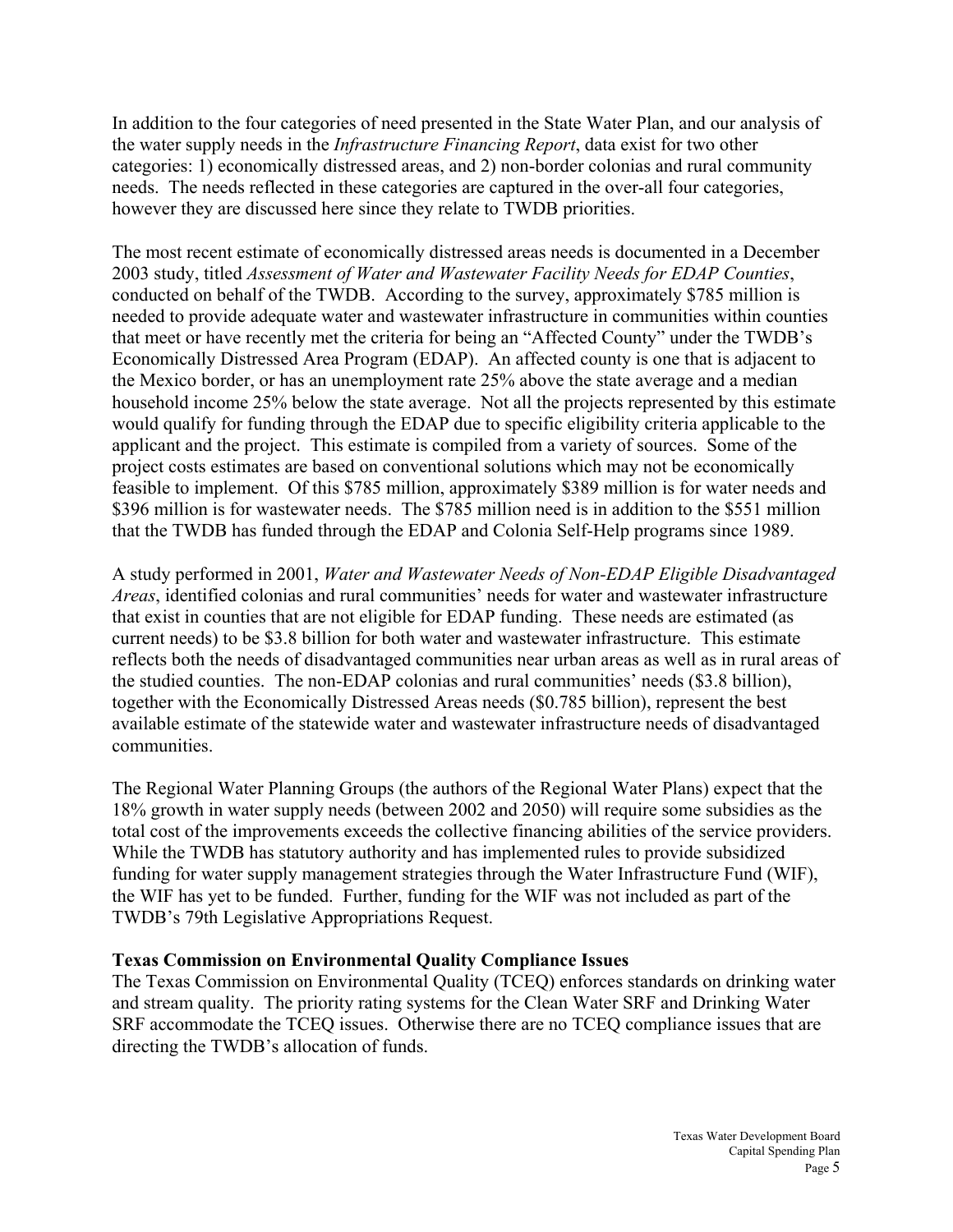# **PART TWO: ALLOCATION OF TWDB FUNDS**

Most of the TWDB infrastructure financing programs have limited and specific sources, and there are few discretionary funds available to distribute. The TWDB has tried to accommodate all applications for water related funding that conform to the statutory restrictions of the programs and has not added unnecessary restrictions beyond what the statutes impose.

The TWDB has committed financial assistance to communities at an average rate of \$478 million per year over the last five years through the main TWDB programs. **Figure 3** shows the amount of assistance that is projected to be available over the Fiscal Year 2005-2007 time frame. **Figure 4** depicts the historical five-year average financial assistance from each program, except for the RWAF program, which has been in operation for three years. The TWDB has a developed an outcome performance measure to track the percentage of available funds that are given out (committed) each year. The annual target for this outcome is around 85%, as indicated by **Table 2**, which assumes the FY 2006-2007 base budget request of the agency will be approved, and shows the impact of the Exceptional Items requested in the TWDB's Fiscal Year 2006-2007 Legislative Appropriation Request (LAR).

In addition to the base budget request in the Legislative Appropriations Request, the TWDB requested exceptional item funding for three programs; Economically Distressed Area Program, Drinking Water State Revolving Fund Program and the State Participation Program. The several legislative appropriations exceptional item requests and legislative initiatives that will assist the TWDB in allocating financial assistance to better meet the priority needs identified herein are described in Part Three of this Plan.



**Figure 3 – TWDB Financial Assistance Made Available**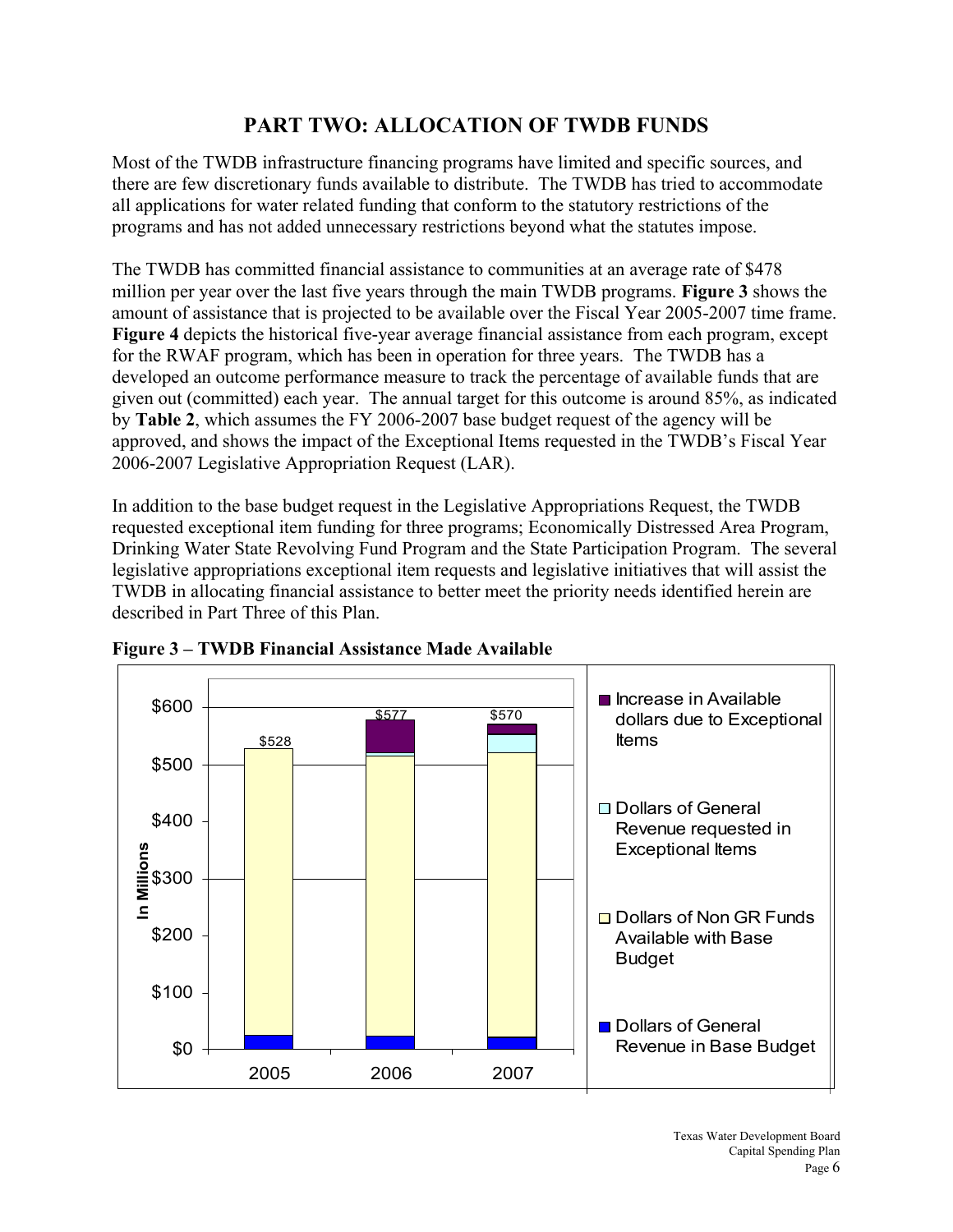Each of the financial assistance programs that TWDB manages has separate state and, in some instances, federal enabling legislation. This legislation sets forth the purposes for which the program was created, and identifies eligible applicants, eligible projects and types of financial assistance offered. Some of them have prescriptive priority system requirements. The enabling legislation also identifies the sources of funds available to the program. In general, the sources of funds are state and federal appropriations, proceeds from the sale of general obligation and revenue bonds and, in some instances, loan repayment revenue streams.

Since the requirements and limitations for each program and source of funds are very specific, each program tends to be better suited to meet a certain kind of need than others, even though more than one program might be able to meet that particular need. However, the more financially attractive funding tend to be federally subsidized and have limited capacity. Consequently, it is not uncommon to have a single project receive funding from more than one program.

The following discussion identifies the different capital financial assistance programs available to the TWDB, and provides information regarding the potential uses of the program, the restrictions imposed upon the program and the sources and amounts of funds historically available.



**Figure 4 – Average Annual Financial Assistance Provided from TWDB Programs**

Texas Water Development Board Capital Spending Plan Page 7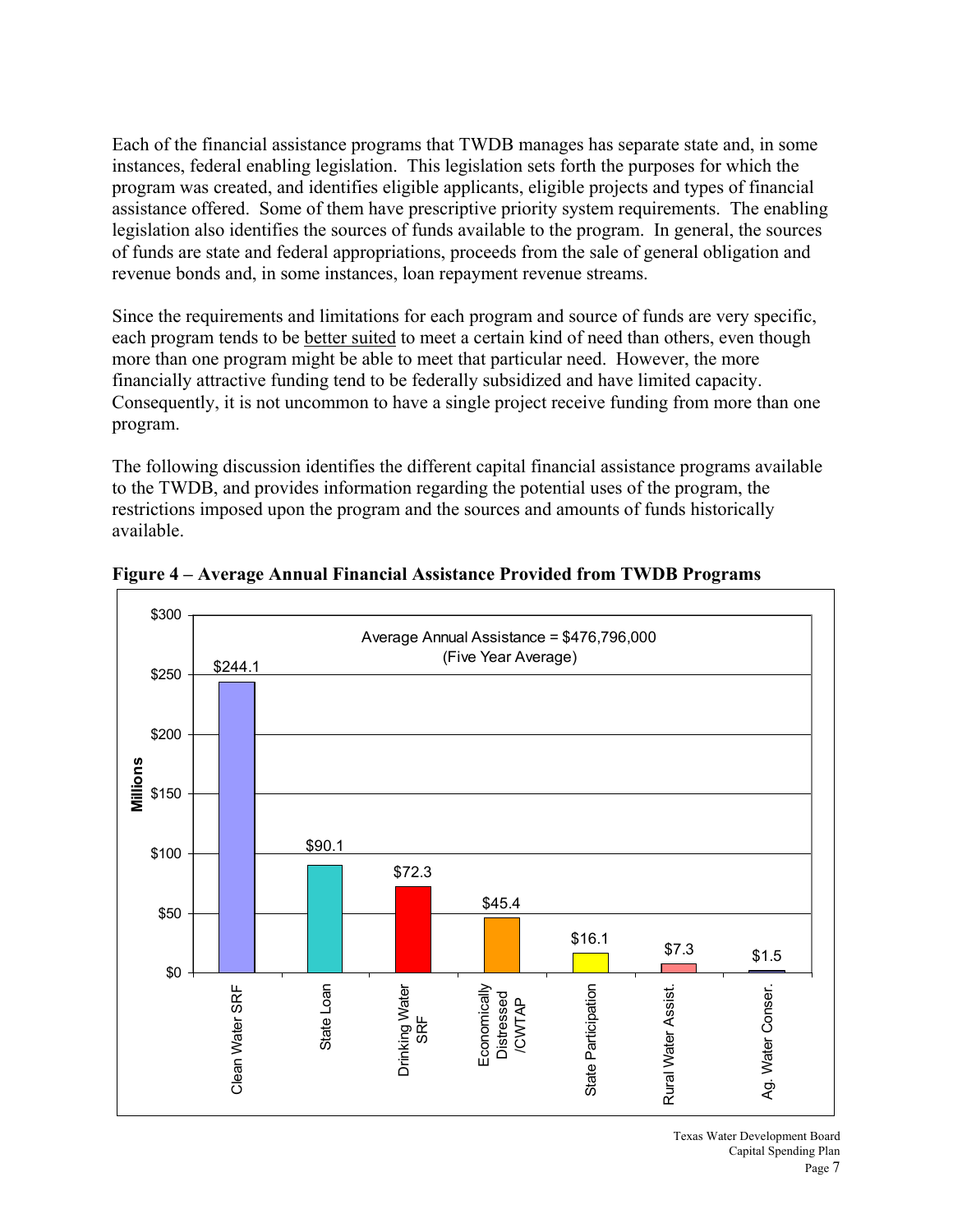| <b>Projected Commitments by Program</b>    |                         |                         | FY 06 with                         |                         | FY 07 with                         |
|--------------------------------------------|-------------------------|-------------------------|------------------------------------|-------------------------|------------------------------------|
| <b>PROGRAM</b>                             | FY 2005                 | <b>FY 2006</b>          | <b>Exceptional</b><br><b>Items</b> | FY 2007                 | <b>Exceptional</b><br><b>Items</b> |
| Drinking Water SRF                         | \$100,000,000           | \$67,000,000            | \$67,000,000                       | \$69,000,000            | \$69,000,000                       |
| Colonia Plumbing Loan Program              | \$100,000               | \$0                     | \$0                                | \$0                     | \$0                                |
| Clean Water SRF                            | \$298,000,000           | \$300,000,000           | \$300,000,000                      | \$300,000,000           | \$300,000,000                      |
| <b>Economically Distressed Area</b>        |                         |                         |                                    |                         |                                    |
| Program                                    | \$7,000,000             | \$0                     | \$37,000,000                       | \$0                     | \$25,000,000                       |
| Colonia Self-Help Projects                 | \$250,000               | \$250,000               | \$250,000                          | \$250,000               | \$250,000                          |
| Water Development Fund                     | \$55,000,000            | \$55,000,000            | \$55,000,000                       | \$60,000,000            | \$60,000,000                       |
| State Participation loan                   | \$243,000               | \$0                     | \$21,000,000                       | \$0                     | \$21,000,000                       |
| State Loan economy of scale                |                         |                         |                                    |                         |                                    |
| Rural Water Assistance Fund                | \$11,000,000            | \$11,000,000            | \$11,000,000                       | \$11,000,000            | \$11,000,000                       |
| Water Infrastructure Fund                  | \$0                     | \$0                     | \$0                                | \$0                     | \$0                                |
| Groundwater Conservation District LP       | \$65,000                | \$65,000                | \$65,000                           | \$0                     | \$0                                |
| Small Community Hardship Program<br>Grants | \$3,400,000             | \$0                     | \$0                                | \$0                     | \$0                                |
| Agriculture Water Cons. Loans              | \$300,000               | \$300,000               | \$300,000                          | \$300,000               | \$300,000                          |
| <b>Agriculture Water Conservation</b>      |                         |                         |                                    |                         |                                    |
| <b>Linked Deposit</b>                      | \$420,000               | \$420,000               | \$420,000                          | \$420,000               | \$420,000                          |
| Agriculture Water Conservation.            |                         |                         |                                    |                         |                                    |
| Grants                                     | \$600,000               | \$600,000               | \$600,000                          | \$600,000               | \$600,000                          |
| Total                                      | \$476,378,000           | \$434,635,000           | \$492,635,000                      | \$441,570,000           | \$487,570,000                      |
| <b>Dollars Available by Program</b>        |                         |                         | FY 06 with                         |                         | FY 07 with                         |
|                                            |                         |                         |                                    |                         |                                    |
| <b>PROGRAM</b>                             | <b>FY 2005</b>          | <b>FY 2006</b>          | <b>Exceptional</b><br><b>Items</b> | FY 2007                 | <b>Exceptional</b><br><b>Items</b> |
| Drinking Water SRF                         | \$157,000,000           | \$95,800,000            | \$95,800,000                       | \$95,800,000            | \$95,800,000                       |
| Colonia Plumbing Loan Program              | \$100,000               | \$0                     | \$0                                | \$0                     | \$0                                |
| Clean Water SRF                            | \$353,000,000           | \$353,000,000           | \$353,000,000                      | \$353,000,000           | \$353,000,000                      |
| <b>Economically Distressed Area</b>        |                         |                         |                                    |                         |                                    |
| Program                                    | \$7,000,000             | \$0                     | \$37,000,000                       | \$0                     | \$25,000,000                       |
| Colonia Self-Help Projects                 | \$250,000               | \$250,000               | \$250,000                          | \$250,000               | \$250,000                          |
| Water Development Fund                     | \$55,000,000            | \$55,000,000            | \$55,000,000                       | \$60,000,000            | \$60,000,000                       |
| State Participation loan                   | \$243,000               | \$0                     | \$25,000,000                       | \$0                     | \$25,000,000                       |
| Rural Water Assistance Fund                | \$11,000,000            | \$11,000,000            | \$11,000,000                       | \$11,000,000            | \$11,000,000                       |
| Water Infrastructure Fund                  | \$0                     | \$0                     | \$0                                | \$0                     | \$0                                |
| Rural CWWLP                                | \$1,350,000             | \$0                     | \$0                                | \$0                     | \$0                                |
| Groundwater Conservation District LP       | \$65,000                | \$65,000                | \$65,000                           | \$0                     | \$0                                |
| Small Community Hardship Program           |                         |                         |                                    |                         |                                    |
| Grants                                     | \$3,400,000             | \$0                     | \$0                                | \$0                     | \$0                                |
| Agriculture Water Cons. Loans              | \$300,000               | \$300,000               | \$300,000                          | \$300,000               | \$300,000                          |
| <b>Agriculture Water Conservation</b>      |                         |                         |                                    |                         |                                    |
| <b>Linked Deposit</b>                      | \$500,000               | \$500,000               | \$500,000                          | \$500,000               | \$500,000                          |
| <b>Agriculture Water Conservation</b>      |                         |                         |                                    |                         |                                    |
| Grants                                     | \$600,000               | \$600,000               | \$600,000                          | \$600,000               | \$600,000                          |
| Total<br><b>Available funds committed</b>  | \$589,808,000<br>80.77% | \$516,515,000<br>84.15% | \$578,515,000<br>85.16%            | \$521,450,000<br>84.68% | \$571,450,000<br>85.32%            |

**Table 2. Percentage of Available Funds Committed to Projects Items**

Texas Water Development Board Capital Spending Plan Page 8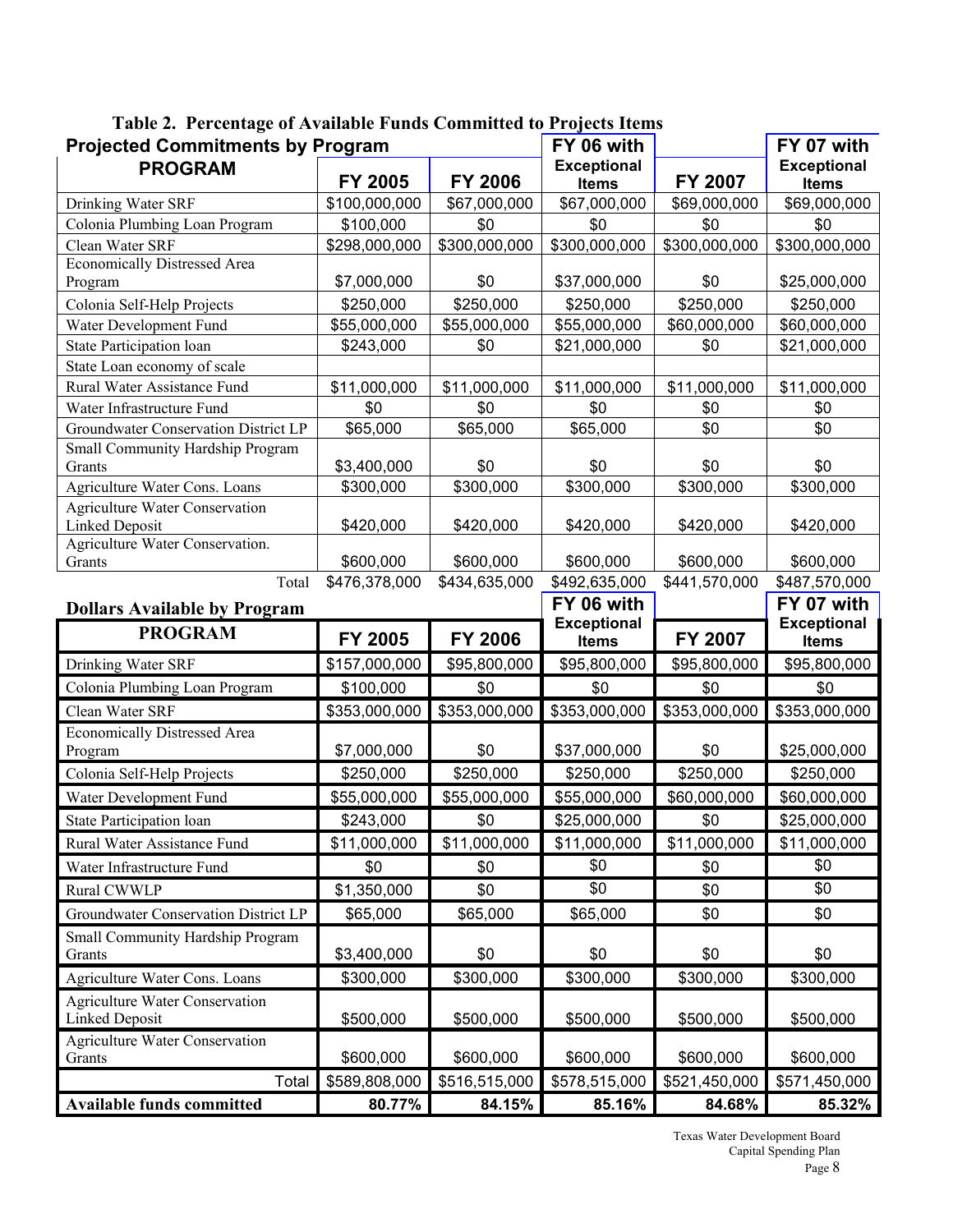#### **FEDERAL FUNDS**

#### *Clean Water State Revolving Fund*

**Backgound:** The Clean Water State Revolving Fund (CWSRF) Program was created by the Federal Clean Water Act amendments of 1987. The CWSRF was a revolutionary program for Congress, and has arguably been the most successful federal funding program ever created. The SRF is required by federal statute to be a perpetual fund.

**Source of Funds:** The U.S. Congress, through the United States Environmental Protection Agency (EPA), has made annual "capitalization" grants to the states. The states, in turn, add a minimum 20 percent match from state funds which TWDB raised through the sale of General Obligation bonds. Loan repayments in excess of the debt retirement go back into the fund. The agency charges an administrative fee on each loan that goes toward the processing and monitoring of the projects.

**Allocation of funds:** Federal capital grants to Texas have averaged over \$71.8 million per year, for a total of over \$1.1 billion since the beginning of the program in1987-8. Through leveraging the TWDB has made over \$3 billion available during this same time period.

All funds from the identified sources are allocated to the program. The TWDB has a capacity model to account for the variables and ensure that the CWSRF remains a perpetual fund. The long term capacity of the program is adjusted by the amount of bonds issued. It is also influenced by the amount of interest rate subsidy provided on the loans. The capacity is approximately \$353 million per year. Of this amount \$30 million is reserved to provide a higher subsidy (1% and 0% loans) to disadvantaged communities.

#### **Eligible Uses:**

- $\triangle$  Reduced interest loans (0.95 basis point to 1.20 basis point subsidy) of wastewater projects addressing compliance issues consistent with the Clean Water Act goals.
- ♦ One percent and zero percent interest loans for wastewater projects addressing compliance issues in disadvantaged communities.
- ♦ Linked deposits to local lending institutions, such as banks or farm credit associations, to make loans to individuals for nonpoint source projects.
- ♦ Loans for Estuary Management projects.

**Borrower's Advantage:** Savings to the community are due to subsidized interest rates.

**Constraints:** The Federal Clean Water Act requires that projects funded through the CWSRF be rated and listed in ranking order, in a "Project Priority List." Prioritization for the CWSRF program is specified by federal law and regulations, and is designed to elevate those projects with the greatest likelihood of pollution to the State's receiving streams. Data and information used in calculating priority ratings include Texas Commission on Environmental Quality (TCEQ) effluent monitoring data, TCEQ information regarding enforcement, and receiving stream sensitivity and the TWDB's facility needs information.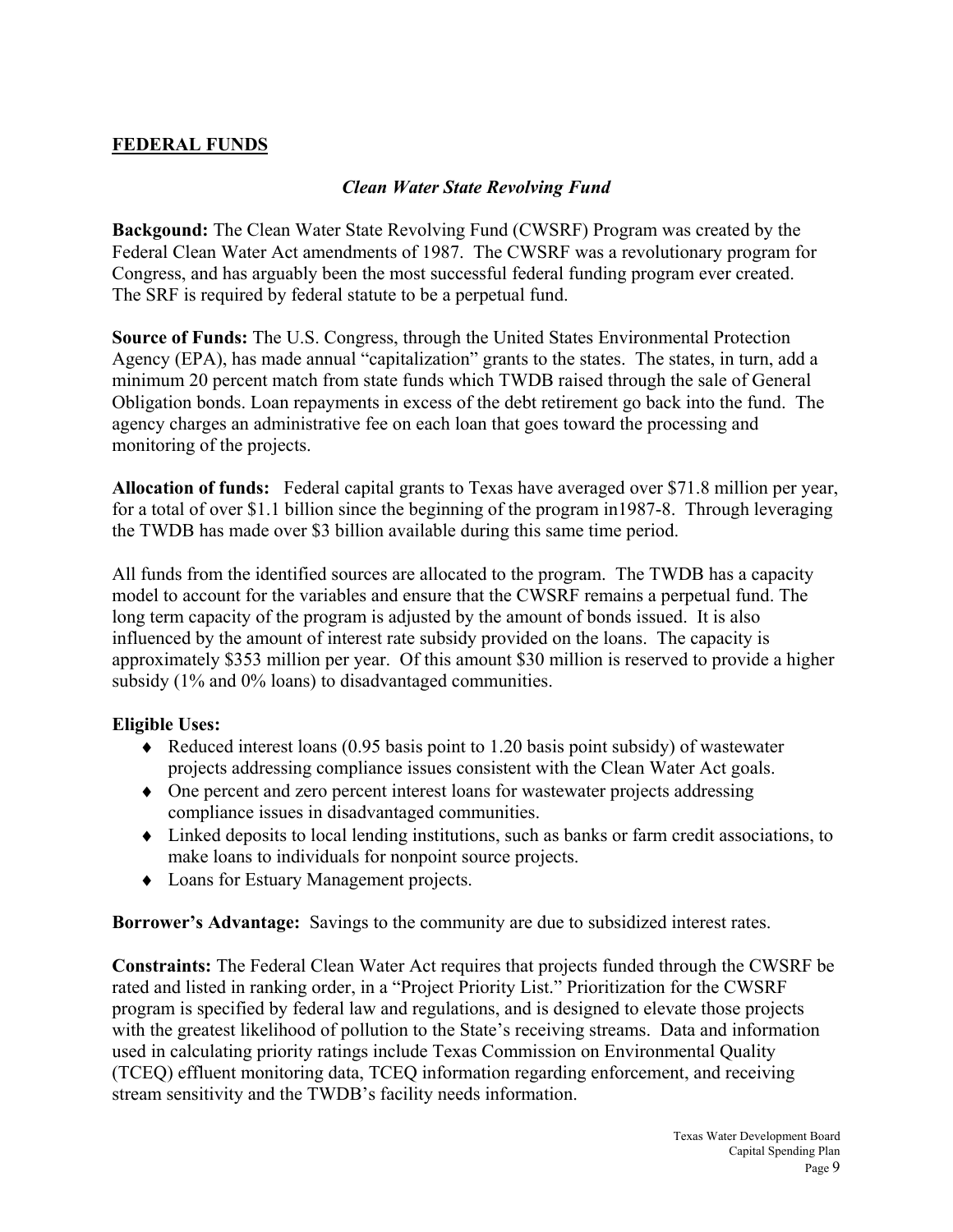The CWSRF program averaged approximately \$308.4 million in loan commitments each year from 1998 through 2002, and is the primary financial assistance program for wastewater infrastructure needs of the State.

#### *Drinking Water State Revolving Fund*

**Backgound:** The Drinking Water State Revolving Fund (DWSRF) Program was created by the federal Safe Drinking Water Act amendments of 1996. The program is targeted toward drinking water projects for public water systems. The amount of funds available each year from the DWSRF is dependent on the amount of the capitalization grant for the year.

**Source of Funds:** The U.S. Congress, through the United States Environmental Protection Agency (EPA), has made annual "capitalization" grants to the states. The DWSRF grant has a 20 percent state match requirement, which the TWDB raises through the sale of General Obligation bonds and General Revenue requests to enable subsidizing disadvantaged communities. Loan repayments in excess of the debt retirement go back into the fund. The agency charges an administrative fee on each loan that goes toward the processing and monitoring of the projects.

**Bond Repayment:** Revenue from loan re-payments from political subdivisions goes toward debt retirement of the General Obligation bonds.

**Allocation of Funds:** Portions of the federal grant funds are required by statute to be set aside for the various program administration costs. All of the remaining funds are allocated to the program.

The federal enabling legislation for the DWSRF also provides for a limited "disadvantaged communities" program feature. Under this feature, the TWDB can offer one percent, or zero percent loans and up to 35 percent forgiveness of loan principal to applicants that qualify as disadvantaged communities. However, total assistance is limited to up to 30 percent of the annual capitalization grant, or approximately \$22 million each year.

Financial assistance from this program averaged \$72 million per year from 2000 through 2004. The average amount available is approximately \$95 million per year, including the amount for disadvantaged communities; although there is a larger amount for FY 2005 due to carry over from prior years.

**Constraints:** The Federal Safe Drinking Water Act requires that projects funded through the DWSRF be rated and listed in ranking order in a comprehensive priority list. EPA's criteria for the rating system are based on achieving and maintaining compliance with the National Drinking Water Standards, as well as on funding projects "most in need on a per household basis." Data and information utilized in calculating the rating scores include Texas Commission on Environmental Quality data on public water system monitoring and compliance and United States Bureau of Census data on income.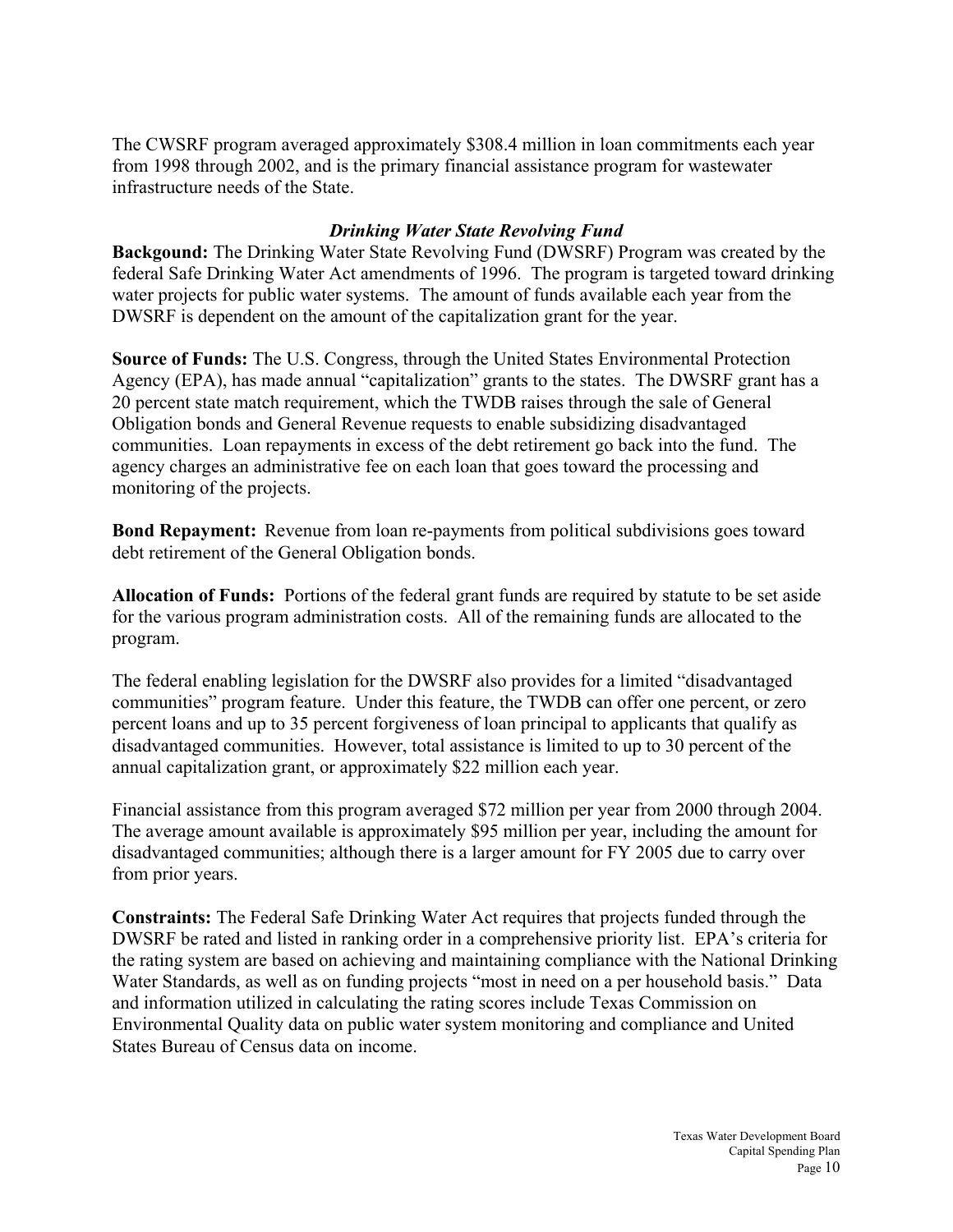This program is intended to meet drinking water infrastructure needs that are necessary to ensure federal compliance and address public health issues, and to a limited extent, serve the needs of rural and disadvantaged communities. The DWSRF cannot be used for projects intended to develop a long-term water supply, unless such projects are necessitated by other public health concerns.

#### *Colonia Plumbing Loan Program*

**Source of Funds:** The original source was an allocation of \$15 million from 1990 Clean Water Federal Capitalization Grant, out of the Clean Water State Revolving Fund Appropriation.

**Bond Repayment:** No repayment of the federal grant is required; Revenue from loan repayments from political subdivisions for the G.O. bonds.

**Allocation of Funds:** The original \$15,000,000, less \$600,000 for program administration, has been allocated to the program. Loan repayments to the agency are recycled to the program. Due to low interest in utilizing the program the TWDB plans to reallocate the funds back to the CWSRF or other border programs.

**Eligible uses:** Low-interest loan program available to assist colonia residents in financing the cost of plumbing connections to water and wastewater systems and with the installation of necessary plumbing improvements within their homes.

**Borrower's Advantage:** Subsidized interest rates for which loan repayment is requested but not required.

**Constraints:** State law requires this assistance be in the form of a loan though the funds could be disbursed as grants under federal oversight.

#### *Colonias Wastewater Treatment Assistance Program*

**Background:** The Colonias Wastewater Treatment Assistance Program (CWTAP) began in 1993, through a grant and operating agreement with the Environmental Protection Agency. The program is used to make grants for wastewater projects within 100 kilometers of the Texas/Mexico border. The TWDB is implementing this program in conjunction with the state's Economically Distressed Areas Program which is providing financial assistance to economically distressed areas of the state for water and sewer projects.

**Source of Funds:** A total of five federal grant appropriations have been received between federal Fiscal Years 1993 and 1999. The federal grants require a state match of varying levels from 100 percent, in some cases, to 20 percent for the 1998 and 1999 appropriations. A total of \$300 million has been made available to this program.

**Bond Repayment:** No repayment of the grant is required. The debt retirement of the state match from General Obligation bonds is repaid with state general revenues.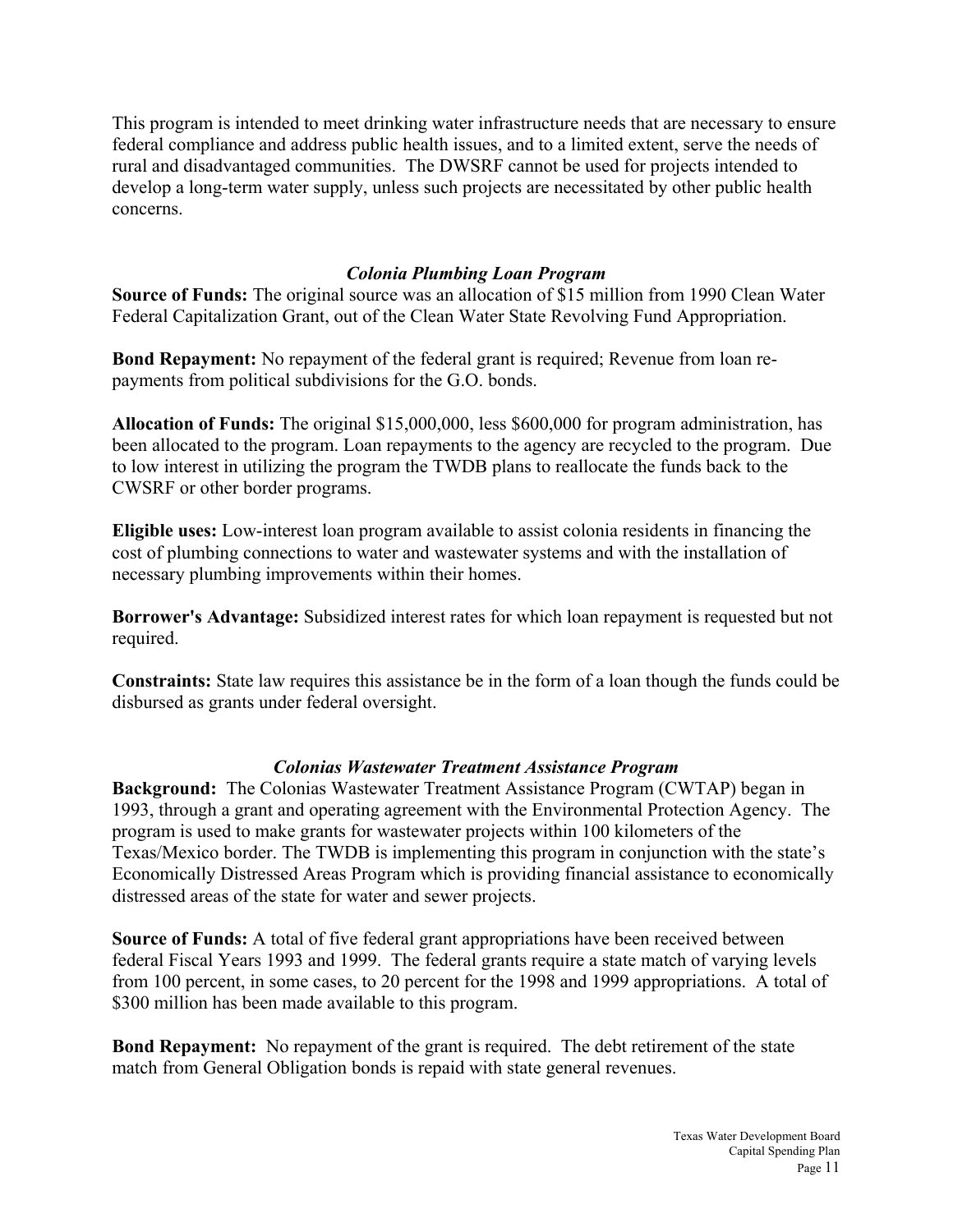**Allocation of Funds:** A portion of the grant funds is allocated to program administration while the remainder of the grants and match funds are allocated to the program. All of these available funds are have been committed to projects except for a small amount which has been set aside for pending known or anticipated project cost increases. No additional federal grants are expected to be made.

**Eligible uses:** Grants for wastewater projects and water projects for unincorporated areas of the state that meet the definition of an "economically distressed area" and located in counties within 100 kilometers (62.14 miles) of the Texas/Mexico border.

#### **Borrower's Advantage:** Grants

**Constraints:** The funds were initially only for wastewater projects, but now are also available for water projects. Projects/applicants must be within 100 kilometers of the international border to qualify for funding.

#### **STATE and GENERAL OBLIGATION BOND FUNDS**

#### *Economically Distressed Areas Program*

**Background:** The Economically Distressed Areas Program (EDAP) was established in 1989 to provide combination grants and/or loans for development of adequate water supply and wastewater facilities in certain areas where such facilities were lacking and the financial resources of the residents were inadequate to meet those needs. The EDAP program will not fund ongoing operation and maintenance expenses, and applies only to areas of the state meeting the definition of an "economically distressed area," primarily in counties along the Texas/Mexico border. An "economically distressed area" is an area within an affected county, where the water supply or wastewater systems are inadequate to meet minimal state standards, the financial resources are inadequate to provide services to meet those needs, and a subdivision existed on or before June 1, 1989.

Since 1993, the program has been operated in conjunction with the Colonias Wastewater Treatment Program. EDAP projects along the Texas/Mexico border are almost always funded in conjunction with the CWTAP program to maximize the use of the federal funds and make EDAP funds available for economically distressed areas in other affected counties of the state.

**Sources of Funds:** The program was funded by legislative and voter bond authorizations of \$250 million in TWDB issued state General Obligation (G.O.) bonds. The EDAP program is used in conjunction with all other available state and federal programs.

**Bond Repayment:** Approximately 90 percent of the bonds are repaid through general revenue appropriation and approximately 10 percent come from loan repayments from political subdivisions.

**Allocation of Funds:** Of the \$250 million G.O. Bond authorization only \$213 million has been issued due to appropriation limitations on the debt retirement. Essentially, this entire amount (\$213 million) has been committed to on-going projects. Funding of the EDAP and CWTAP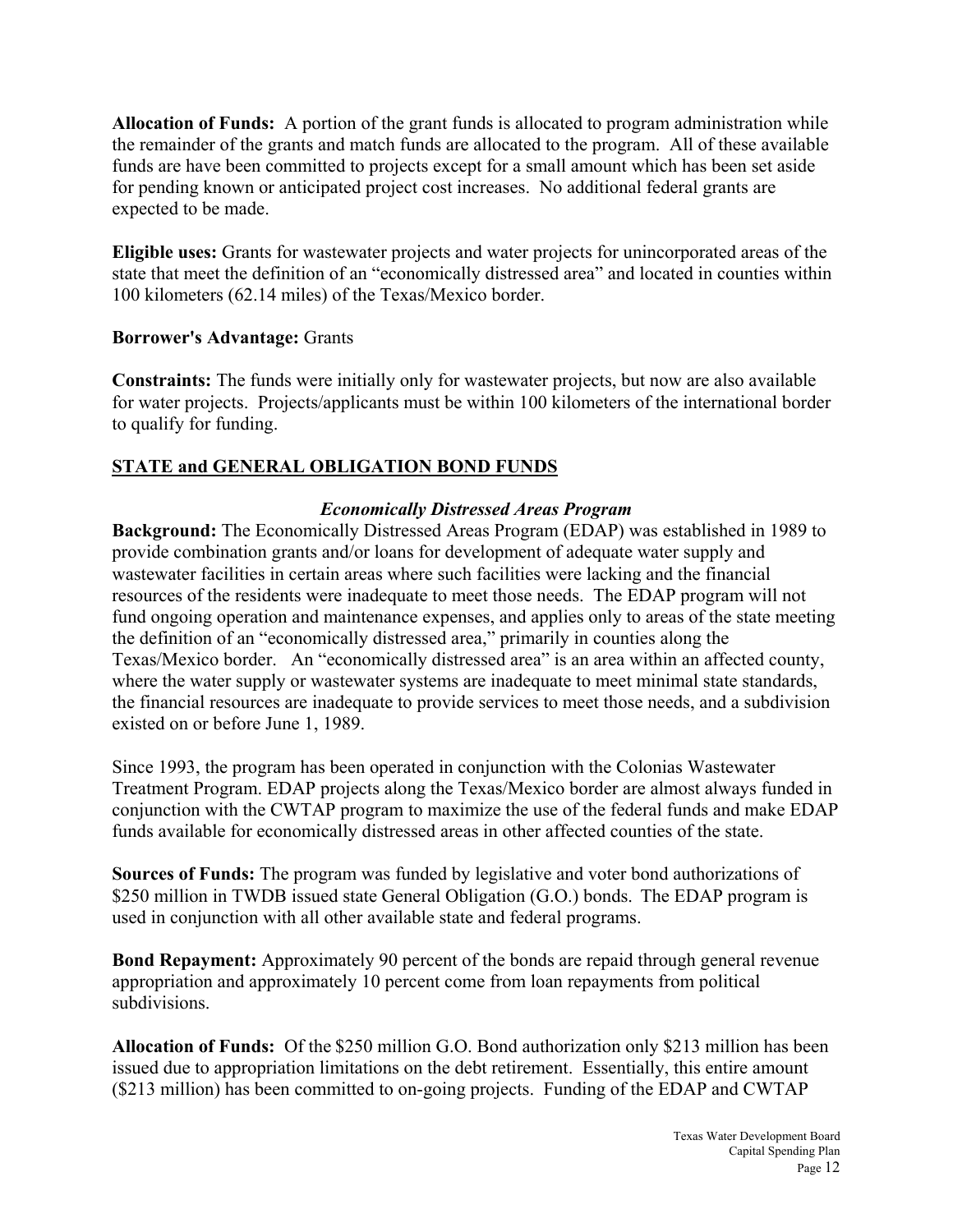programs combined have averaged \$42 million per year for Fiscal Years 2000 through 2004. The TWDB's 2006-2007 Legislative Appropriation Request is requesting additional general revenue for debt retirement to accommodate the sale of the remaining \$37 million in bond authorization, and an additional \$25 million in grants to complete EDAP projects.

**Eligible Uses:** The program can fund construction, acquisition or improvements to water supply and wastewater collection and treatment works, including all necessary engineering work.

**Constraints**: The program applies only to areas of the state meeting the definition of an "economically distressed area," primarily in counties along the Texas/Mexico border.

Funding is presently limited to projects for which a facility plan is completed, or currently being developed.

#### *Colonia Self-Help Program (CSHP)*

**Background:** The CSHP is intended to provide reimbursements to nonprofit organizations for expenses incurred in a self-help project that results in the provision of adequate water or wastewater services to a colonia. The Legislature did not appropriate funding for this grant program, but the TWDB identified a limited amount of funds from the Water Assistance Fund to provide grants for CSHP projects.

**Source of Funds**: Currently funded from future payments of Texas Water Resource Finance Authority. Potential funding sources include legislative transfers, and gifts, grants and donations.

**Bond Repayment**: Not applicable.

**Allocation of Funds:** No funds have been appropriated by the legislature. TWDB is using TWRFA proceeds as may be available, for which approximately \$250,000 is available for FY 2005. The TWDB may annually consider transfers from the available TWRFA funds if needed to meet demands.

**Eligible uses**: Water and wastewater projects sponsored by non-profit organizations that rely on community residents' labor to help construct the project.

**Borrower's Advantage**: 100 percent grant funds.

**Constraints**: Limited funding; limited to non-profit organizations.

#### *State Loan Program - Water Development Fund*

**Background:** The Water Development Fund was created in 1957, originally for the purpose of helping communities develop water supplies and drinking water infrastructure. The program has evolved over the years, including additional statutory authority to fund wastewater and flood control projects. Current Development Fund loans are made to political subdivisions for water supply, water pollution control, and flood control projects. The funds are managed through the Water Development Fund.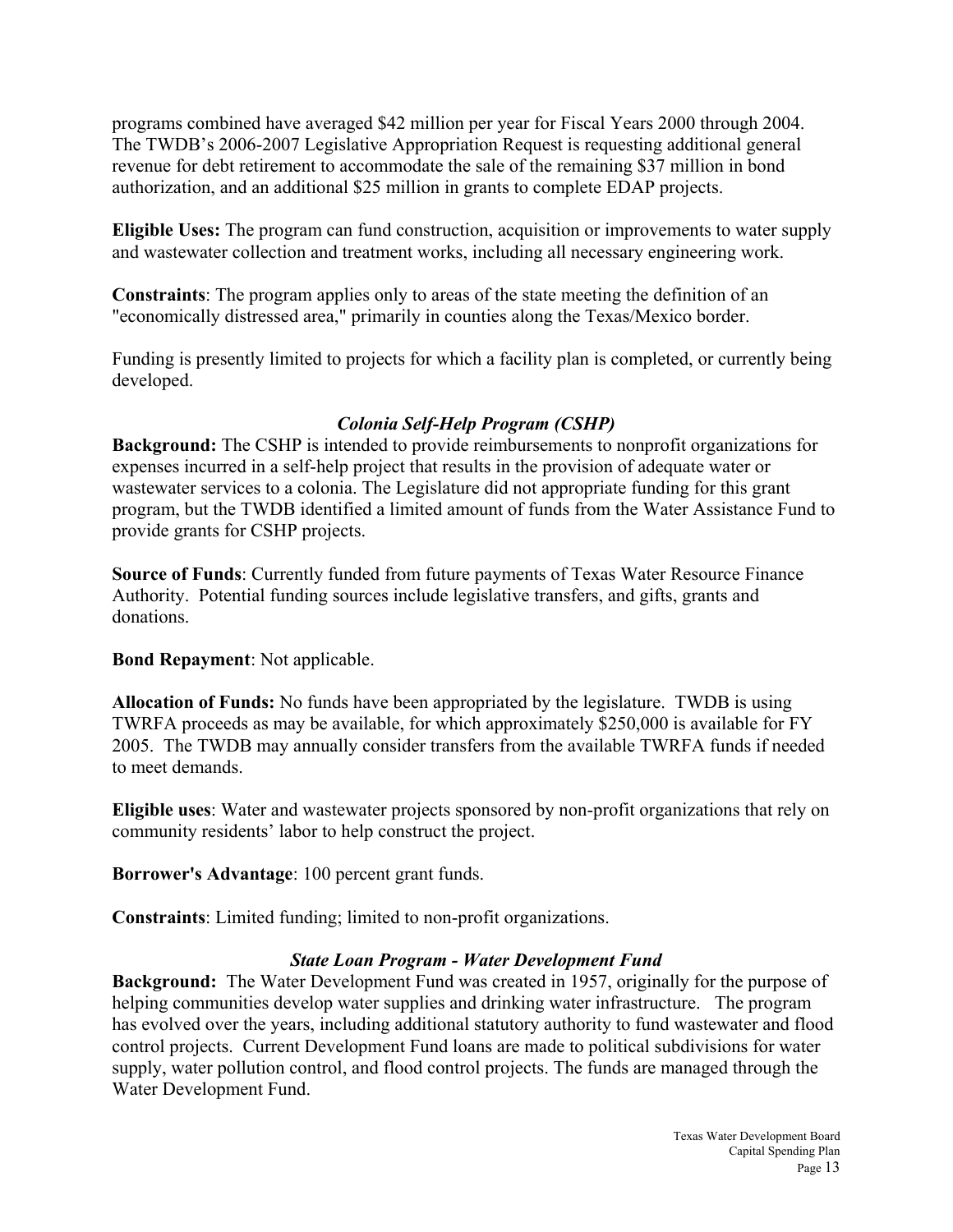The State Loan Program can be used to fund the same types of projects as the CWSRF and DWSRF, but do not require a long lead time or compliance with stringent federal requirements to access. As a result, the water supply and wastewater projects funded tend to be projects of a more urgent nature, or projects which are ineligible for CWSRF or DWSRF funding. The Development Fund is also the source of approximately \$25 million per year in funds for state match for the CWSRF and DWSRF. This is considered a very high priority, since each dollar of state funds brings in five dollars of federal grant funds.

**Source of Funds**: TWDB issues General Obligation (GO) bonds for the program. The TWDB is authorized to provide up to \$4.68 billion in Texas Water Development Bonds. As of the end of Fiscal Year 2004, the TWDB has sold over \$2 billion of these bonds.

**Bond Repayments:** Revenue from the loan repayments is used to retire the debt on the TWDB general obligation bonds.

**Allocation of Funds:** Annual financial assistance from this program has averaged \$90.1 million over the last five years, excluding funds used to match the Clean Water and Drinking Water SRF programs. The TWDB will sell a sufficient amount of GO bonds to meet the estimated annual demands for the funds, which is anticipated to be between \$50 and \$75 million per year.

**Eligible uses**: The State Loan Program provides loans for water and wastewater infrastructure projects, water development, water quality enhancement, flood control, drainage, reuse and recycling, municipal solid waste, and desalination.

**Borrower's Advantage**: Political subdivisions and water supply corporations that borrow from the fund (typically entities without a credit rating) receive a lower interest rate than they might otherwise receive due to the superior credit rating of the State and TWDB.

**Constraints**: Water supply projects must be consistent with the State Water Plan.

#### *State Participation Program*

**Background:** The State Participation Program was created to encourage regional water supply, wastewater or flood control projects where local interests could not afford such projects at the time the assistance is provided. The State provides the assistance by financing and owning all or a part of the excess capacity in the regional facilities until such time as the State's interest can be bought out by the regional participants.

**Sources of Funds:** TWDB issued General Obligation Bonds issued under the authority provided for the Water Development Fund. General Revenue appropriations pay the related debt service until a sufficient rate base develops in the project area to allow local participants to purchase the State's interest. Ultimately, the state recovers the total amount of bonds and appropriations from the local government. The last \$35 million authorization was for the 2002/2003 biennium, and all funds except \$243,000 have been committed to projects.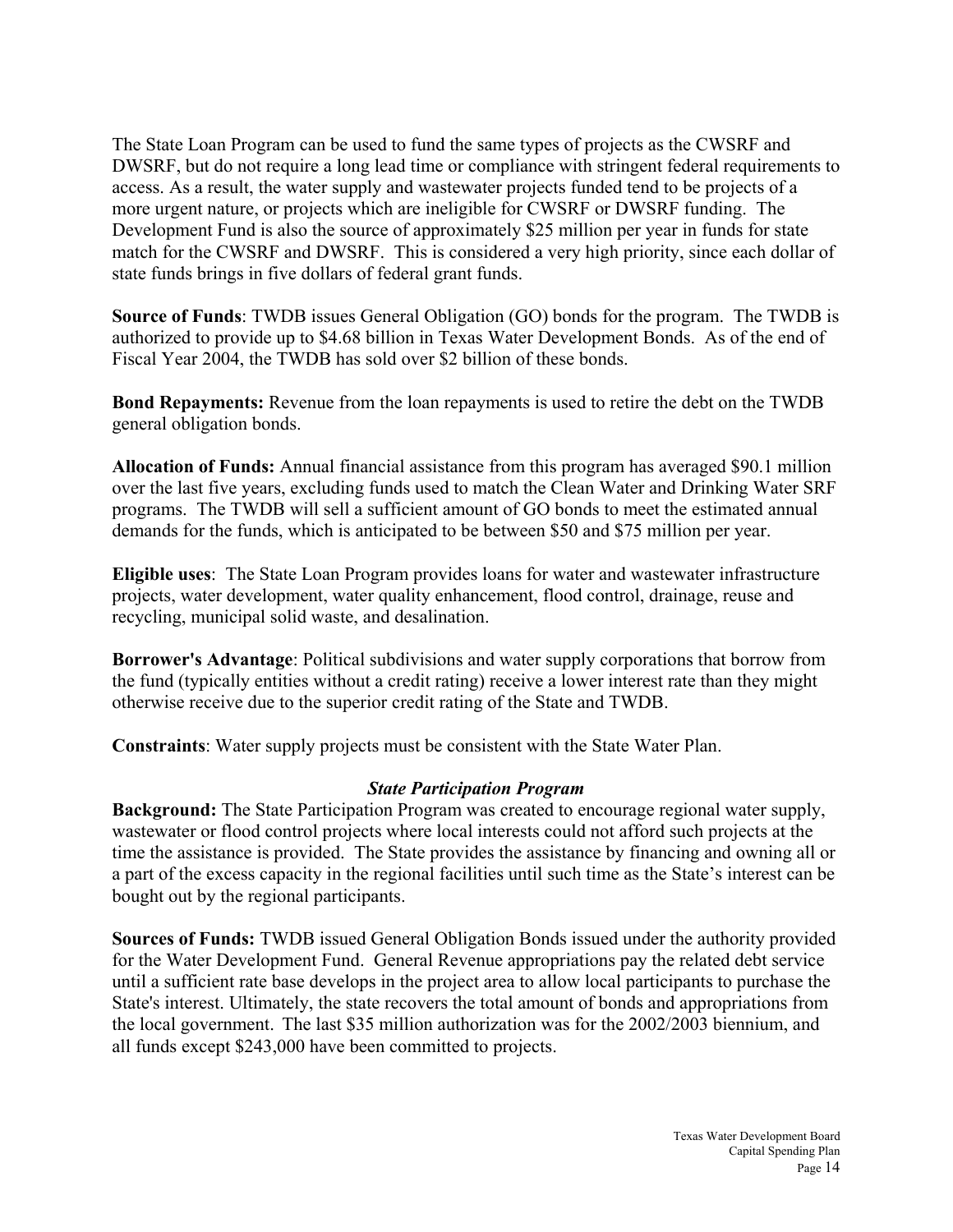**Bond Repayment:** General Revenue appropriations pay the related debt service until a sufficient rate base develops in the project area to allow local participants to purchase the State's interest. Ultimately, the state recovers the total amount of bonds and appropriations from the local government. The bonds are retired by general revenue provided by the Legislature, and by the Recipients' loan repayments. Any net gain goes back into the general revenue fund.

**Allocation of Funds:** All of the bonds sold for the State Participation Program are made available to the program. As an exceptional item in the TWDB's Legislative Appropriations Request, general revenue of about \$5.4 is being sought for the biennium so that another \$50 million (\$25 million per year) of State Participation Bonds can be made available. The State Water Plan has identified many large potential State Participation Projects and indicates that the usage could be as much as \$50 million per year. Historical annual financial assistance for the State Participation Program has averaged \$16.1 million over the past five years.

**Eligible uses**: Water, wastewater, and flood protection projects to be "built for the future" using both local and state funding. Local interests pay for the portion of the project that meets current and near term-projected needs. The state purchases the portion of an eligible facility that results in excess capacity above current and near term-projected needs that is beyond the ability of the current rate-paying base to ensure the optimal development of the project. The state may purchase an ownership interest in such excess capacity of the eligible regional facility of up to 100 percent.

**Borrower's Advantage**: Local governments obtain economies of scale for projects that are beyond their current financial capability to implement without assistance. In addition to interest savings, the program reduces the necessity and added capital expense of building new structures or replacing undersized structures in the future. The TWDB's experience has been to fund projects producing over 30 percent in capital savings.

**Constraints:** Legislature has limited the funding level each biennium in the appropriations bill. Prior to fiscal year 2002, the State Participation Program operated on a first-come, first-served basis, without a priority system. However, due to the success of the program in recent years, and the limited funding, this approach is no longer appropriate. Consequently, the TWDB has recently adopted rule amendments to include priority considerations in its program rules. The new priority system will favor regional water supply projects with near-term demands, in which TWDB funding is leveraged with other sources of funds.

#### *Agricultural Water Conservation Program*

**Background:** The Agricultural Water Conservation Loan Program was created in 1989 to encourage conservation in irrigation water use by providing low interest loans for the purchase of water conserving irrigation equipment. The program was used in conjunction with earnings from the Agricultural Trust Fund to enable low interest rate funding. In this program, the TWDB usually lent monies to "lender" water conservation districts, which, in turn, made loans to individual farmers for the purchase of water conserving irrigation equipment. The TWDB also has the authority to make loans to "borrower" districts to make improvements to their systems that result in water conservation, although only two such loans have been made to date.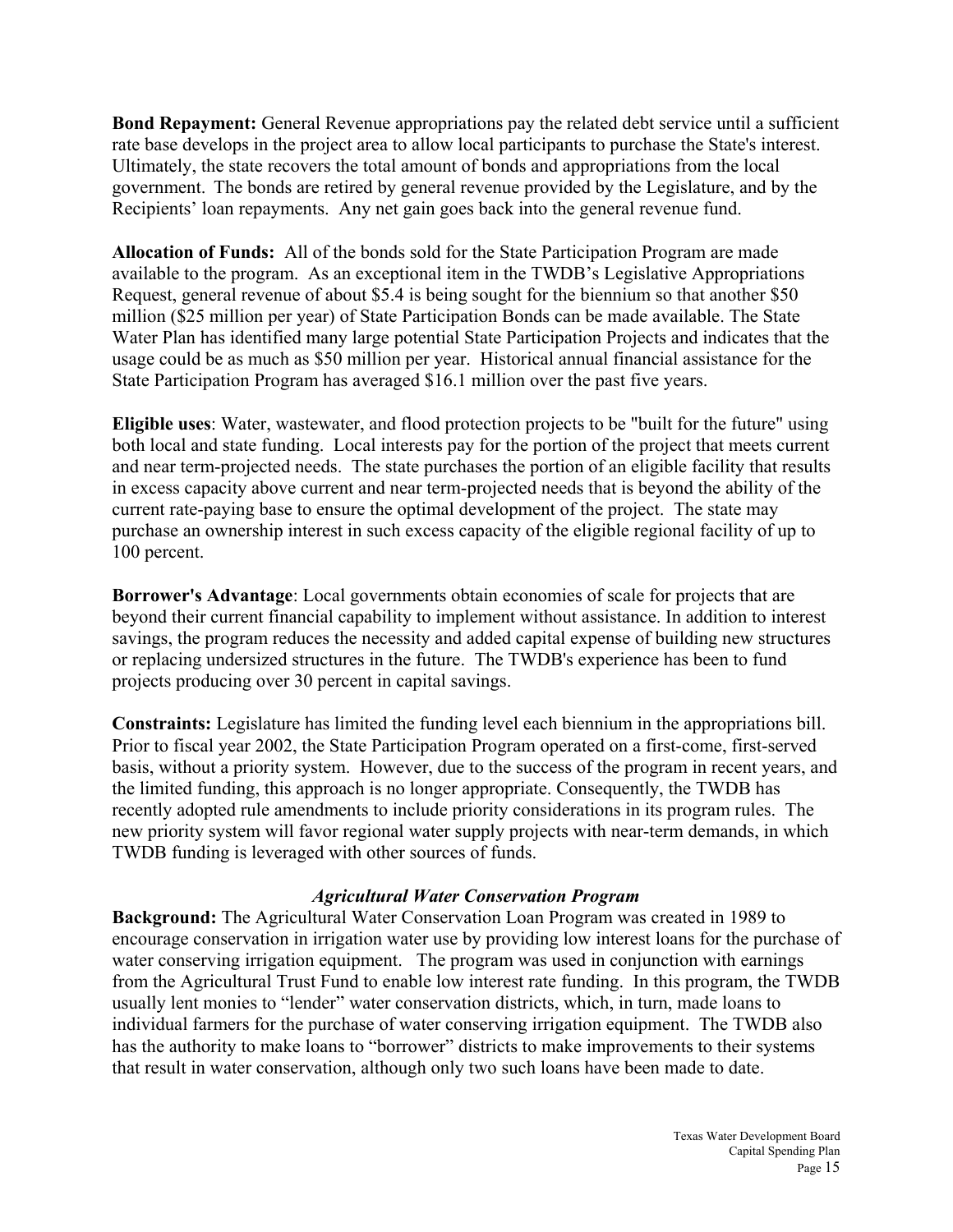The 78<sup>th</sup> Legislature amended the water code which provided for the consolidation of the funds and agriculture water conservation programs. The Agricultural Water Trust Fund and the Agricultural Soil and Water Conservation Fund have been consolidated into the Agricultural Water Conservation Fund. Through this consolidated fund the TWDB will make grants, loans to Districts, and is developing a Agricultural Water Conservation Linked Deposit Program which will provide loan funds to banks at a nominal interest rate which may then loan the funds to individuals. The linked deposit program is still in development, and is expected to be operational during the latter part of Fiscal Year 2005.

**Source of Funds**: The Agricultural Water Conservation Fund consolidation resulted in total existing assets of approximately \$20 million, together with TWDB authority to issue state G.O. bonds. Note that \$10 million of this is presently reserved for a long term water conservation demonstration grant project. The investment earnings on the cash that is in the fund is kept within the fund. The fund can also accept appropriations.

**Bond Repayment**: Revenue from loan repayments from political subdivisions will go toward debt service.

**Allocation of Funds:** Annual financial assistance in loans from this program for the past five years has averaged \$1.49 million. Since the fund is used for both grants and loans and receives interest earnings and loan repayments, the TWDB has developed a capacity model to ensure that sufficient funds are available for grants. The capacity of the program to make loans and grants will be determined annually.

The TWDB allocated \$600,000 from the fund to go toward agricultural water conservation grants during fiscal year 2004. The TWDB will annually consider designating the amount of funding for grants, based on the long term capacity model. In September 2004 the TWDB allocated \$10 million over the next ten years for Agriculture Water Conservation demonstration grants. The tentative annual disbursement schedule is: FY2005-2007 is \$1,200,000 per year;

FY 2008-2011 is \$1,100,000 per year; FY 2012 is \$1,200,000 per year; FY 2013 is \$400,000; FY 2014 is \$300,000; and FY 2015 is \$100,000.

The remainder of the Agriculture Water Conservation funds is available for loans, and the linked deposit program, the TWDB expects to provide approximately \$300,000 per year for loans and \$500,000 per year for the linked deposit program. The TWDB could sell sufficient bonds to meet the demands for loans that are in excess of available cash funds.

#### **Eligible uses**:

Grants may be made to state agencies, political subdivisions (such as soil and water conservation districts, irrigation districts and groundwater conservation districts) for conservation programs (such as technical assistance, research, demonstration, technology transfer, or educational programs), or conservation projects (such as irrigation systems efficiency improvements,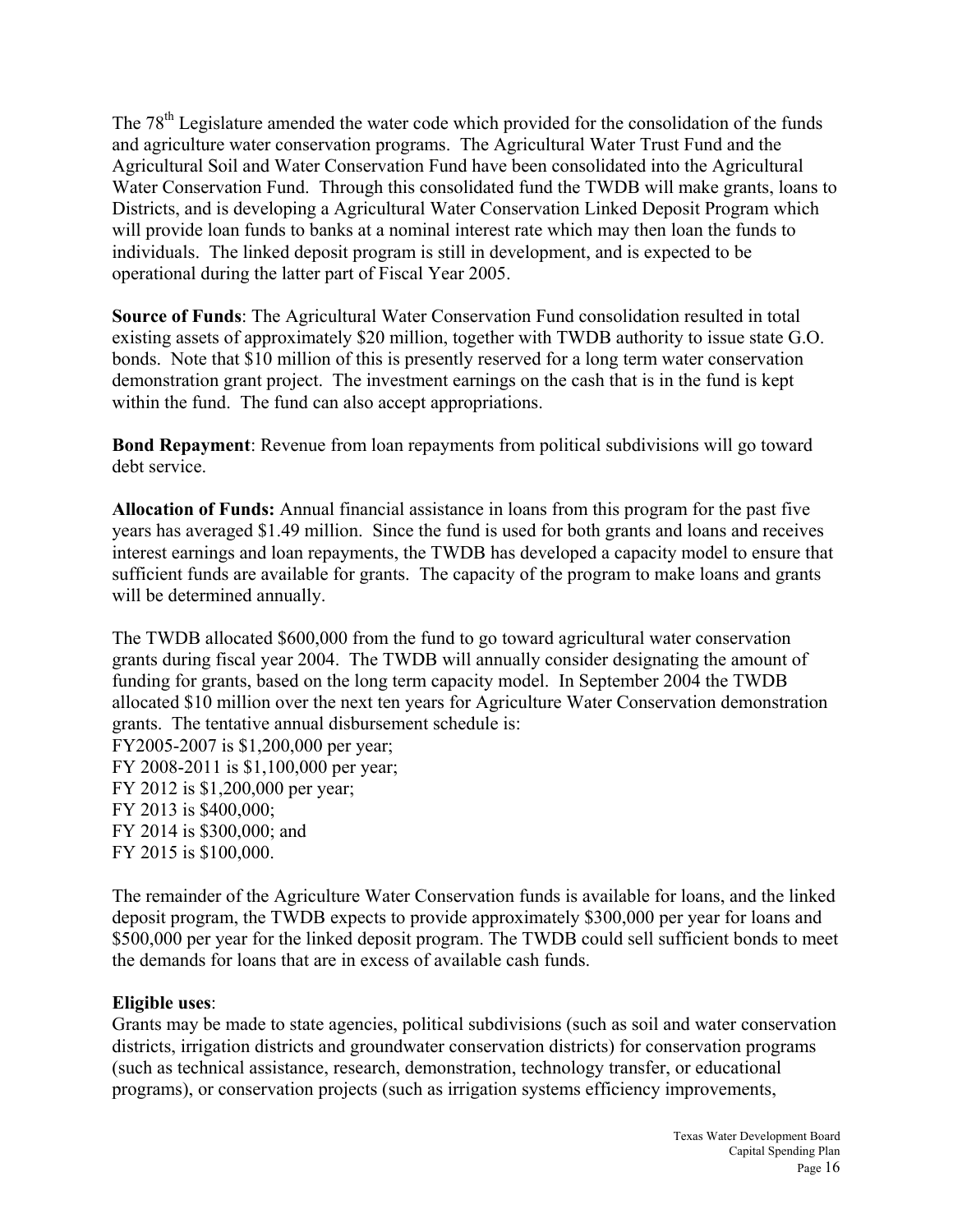converting irrigated land to dryland and improving dryland use of natural precipitation, installing water meters, and brush control activities).

Loans may be made to political subdivisions for conservation programs or conservation projects or to make loans to individual farmers and ranchers.

Linked deposits to local lending institutions (such as banks or farm credit associations) may be utilized to enable institutions to provide loans to individuals for conservation projects.

**Borrower's Advantage**: Grants and subsidized loan interest rates.

**Constraints**: Access to this program is limited to loans that result in conservation of agricultural irrigation water. Grants are limited to cash on hand and loans are limited by bond authority.

**Amount available**: G.O. Bond authorization not to exceed \$200 million; \$ 35.16 million has been issued to date.

#### *Rural Water Assistance Fund*

**Background:** The RWAF is intended to provide financial assistance for water projects to smaller, rural water suppliers at a lower cost than is currently accessible to such entities, and to ensure the public outreach and technical assistance necessary for these smaller systems to succeed. The RWAF can also assist small systems in participating in regional water projects, which benefit from economies of scale. Although the RWAF was established to consist of appropriations, which would allow for the "buy down" of interest rates and a public outreach component, the Legislature has not appropriated funds for this program.

It is anticipated that the RWAF will play an important role in filling the needs of rural communities and the TWDB anticipates continuing to apply for funding through the Private Activity Volume Cap in the future. However, in order for the program to provide the types of loan subsidies and outreach assistance envisioned in the enabling legislation, a cash funding source is required. In addition, the TWDB's use of private activity bonds as a funding source is not guaranteed because the State uses a lottery process to allocate the State's Private Activity Volume Cap.

**Source of Funds**: Currently funded with TWDB-issued G.O. bonds using the state's Private Activity Bond Cap to access tax-exempt rates. As of the end of September 2004, approximately \$14.5 million in bond proceeds were available for commitment. Appropriations are a possible future source of funds.

**Bond Repayment**: Revenue from the recipient's loan repayments is used to retire the bonds issued by the TWDB.

**Allocation of Funds:** The TWDB is currently funding the RWAF with approximately \$75 million in general obligation bond proceeds which were sold under the State's Private Activity Volume Cap.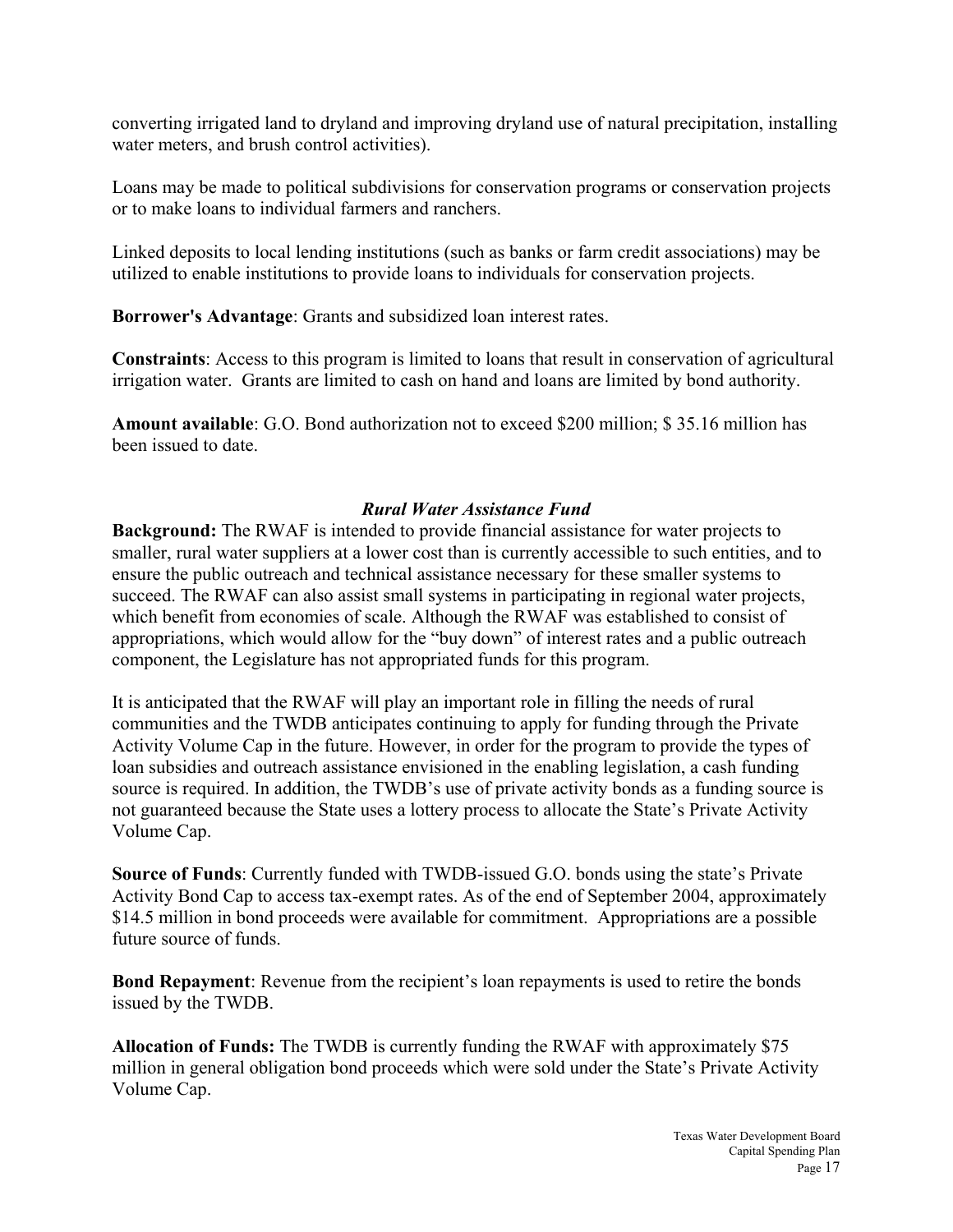Due to the nature of the funds available to the RWAF program, serving the needs of water supply corporations will be the primary use of this program. Because this is a relatively new program that offers limited access, no priority system is proposed for this program.

Since the program was created in FY 2002, the TWDB has committed an average of \$12.1 million per year.

**Eligible uses:** Water and wastewater projects for political subdivisions and water supply corporations.

**Borrower's Advantage:** Below market loans for terms of up to 40 years. Water supply corporations benefit from this program because they can obtain loans at near tax-exempt interest rates, rather than taxable rates. Additionally, water supply corporations are exempt from paying sales taxes on materials and supplies used in constructing the project that is financed through the RWAF.

**Constraints**: Unless appropriated funds become available to supplement the program, it will remain economically unavailable for a great majority of the communities it is designed to help, since most of these communities need some sort of increased subsidy for their infrastructure. The program is restricted to rural communities with service area < 10,000 population or that otherwise qualifies for financing from a federal agency, or to counties in which no urban area exceeds 50,000 population.

#### *Water Infrastructure Fund Program (WIF)*

**Background:** The WIF is designed to provide a mix of funding options including market rate loans, below market rate loans, zero interest loans, and grants. An additional provision allows for certain project elements that are key to obtaining environmental approvals (planning, design, permitting and etc.) to receive principal and interest payment deferrals for up to 10 years. Only up to 10% of the fund can be used for deferrals. In addition, the WIF is designed to provide up to 10 percent of funding in the form of a grant or zero interest loan to areas outside metropolitan statistical areas or for projects to serve economically distressed areas. All of the provisions that make the WIF an attractive and viable program for funding water supply projects require a cash source to implement. However, the  $77<sup>th</sup>$  and  $78<sup>th</sup>$  Legislature did not provide appropriations for the WIF. Currently, the TWDB has \$50 million general obligation bond authorization "earmarked" for the WIF as required by House Joint Resolution 81 (77<sup>th</sup> Legislature). However, implementation of the WIF using bond proceeds does not achieve the intended purpose of the program to provide subsidized loans and grants. This is due to the fact that Article 3, §49-c of the Texas Constitution includes provisions that restrict the use of bond proceeds, thereby preventing the TWDB from offering grants for water projects and from offering zero interest loans.

The primary intended use for the WIF is to make financial incentives available for implementation of the strategies recommended in the State and regional water plans. Because of this restriction and the limited funds available, the TWDB does not propose a priority system for the WIF at this time.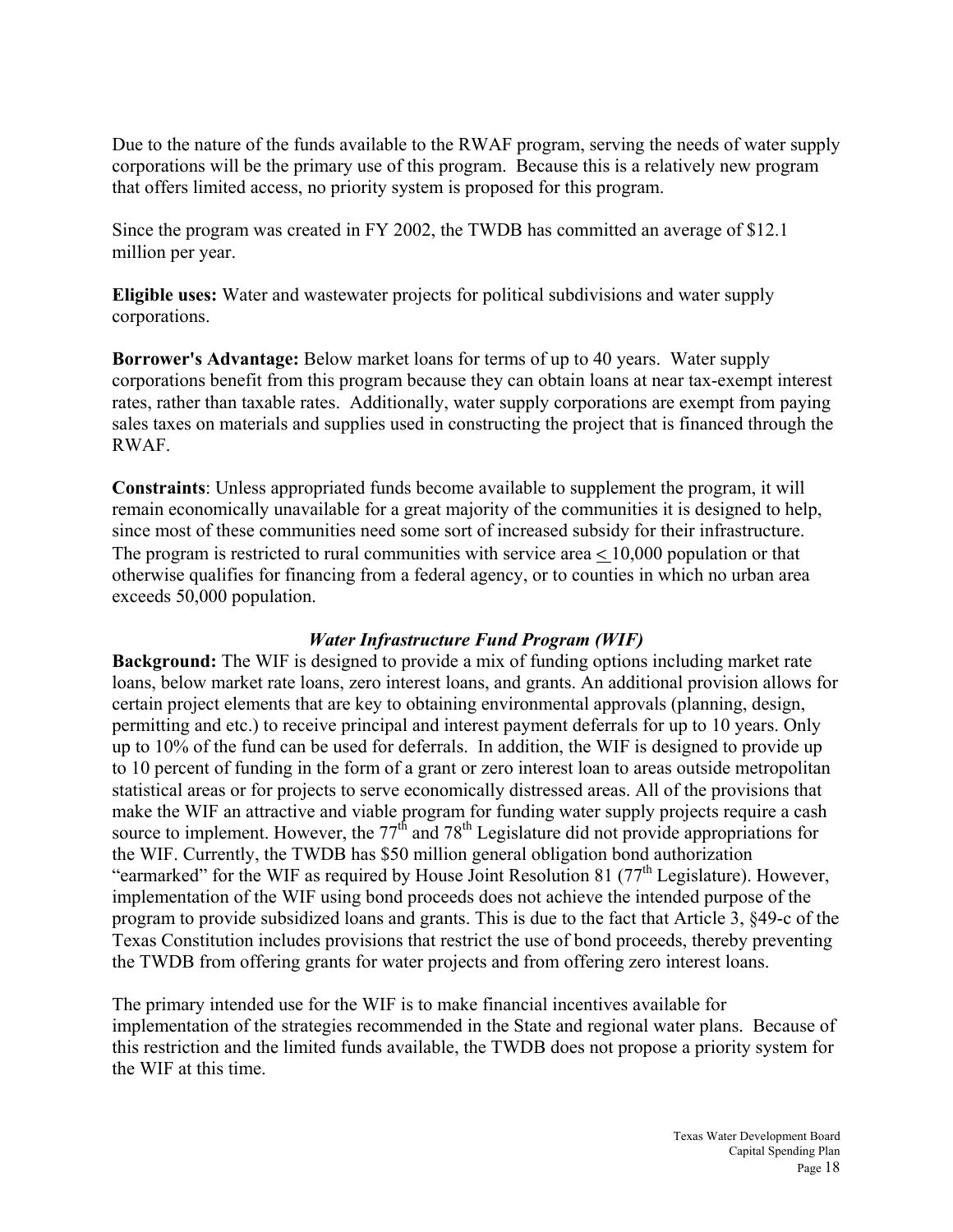**Source of Funds**: To date, no financial assistance has been made available from this program. The program may be funded with appropriations and fees, or revenues from legislature, gifts, grants and donations, and other available sources.

#### **Bond Repayment**: NA

**Allocation of Funds:** No funds have been available to date.

**Eligible uses**:

- ♦ Loans for projects to political subdivisions, at or below market rates;
- ♦ Grants, or low-or-zero-interest loans for projects outside metropolitan areas to ensure implementation of projects, or for economically distressed areas (but not to exceed 10 percent of financial assistance each year); and
- ♦ Loans for planning and design, permitting, and state and federal regulatory activities, at or below market rates, with deferral of principal and interest payments for up to 10 years, or until construction begins.

**Borrower's Advantage**: Up-front funding for preliminary project costs with payment deferral; low interest loans or grants.

**Constraints:**Program has not been funded.

#### *Rural Community Water and Wastewater Loan Fund*

**Background:** The Rural Community Water and Wastewater Loan Fund (RCWWF) is a pilot program established in 2001 by the  $77<sup>th</sup>$  Texas Legislature to provide financial assistance to rural communities through loan agreements rather than through the issuing and selling of bonds. The original program had a \$250,000 limit on the amount of assistance that could be provided and allowed a maximum 20 year pay back term. The  $$250,000$  limit was removed by the  $78<sup>th</sup>$ legislature. The program can be used to provide subsidized interest loans to rural communities, as defined by TWDB Rules, for the construction, acquisition, or improvement of water and wastewater projects.

**Prior Applications:** As of November, 2004 no applications have been received for funding from this program, but three eligible communities are currently preparing applications for funding. It is anticipated that the TWDB will offer loans to communities for wastewater infrastructure projects.

**Source of Funds**: Water Assistance Fund transfers have been made for the pilot program, which totals \$1,350,000. This was specifically appropriated by the Legislature from Texas Water Resource Finance Authority excess proceeds. General Revenue Appropriations are also a potential source of funds.

**Bond Repayment**: Not Applicable.

**Allocation of Funds:** All of the legislatively appropriated funds (\$1,350,000) are allocated to the program.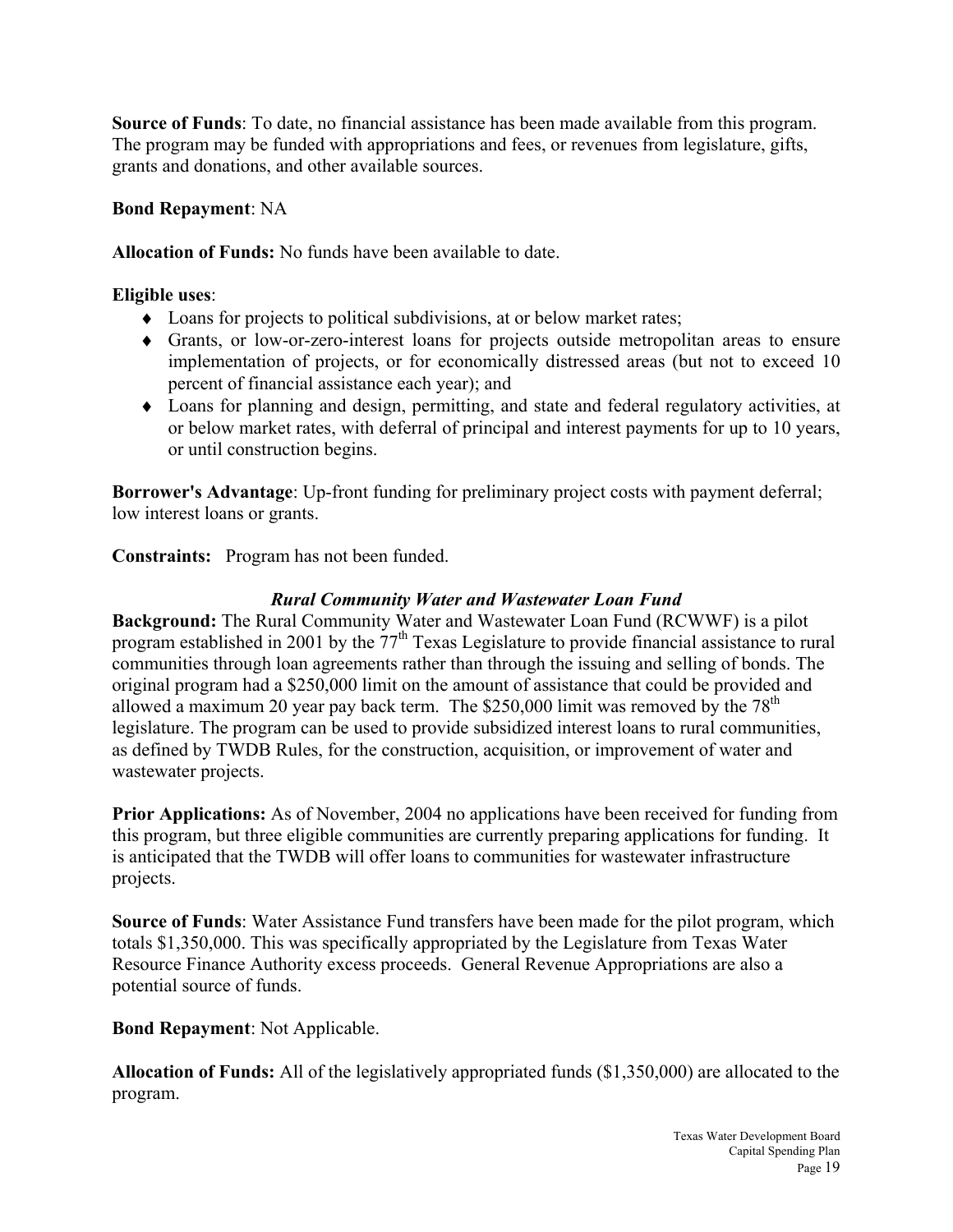**Borrower's Advantage**: The program offers a subsidized loan at 150 basis points below the "A" scale Delphis rate scale.

**Available Performance Measures:** Funding through this program contributes to two proposed TWDB performance measures. One measure will count the number of commitments made to small, rural and disadvantaged communities, and the other will total the dollar value of commitments made to small, rural and disadvantaged communities.

**Constraints**: Limited to cities and counties with population less than 5,000, or districts or authorities of similar population located outside cities ETJ. The RCWWF addresses a demand for assistance from rural communities that lack the technical expertise or resources to obtain funding from the Clean Water State Revolving Fund (CWSRF) and the Drinking Water State Revolving Fund (DWSRF). The program provides assistance without the long lead-time associated with both the CWSRF and DWSRF and also provides assistance for projects that may not qualify for funding under either program. The loan repayment term is limited a maximum of 20 years.

**Feasibility and Demand for an Expanded Program:** The TWDB has only recently amended its rules to eliminate the dollar ceiling on the size of the loan. There are approximately 550 political subdivisions outside of standard metropolitan statistical areas with populations below 5000, which make up the bulk of the potential eligible applicants. During Fiscal Years 2003 and 2004 the TWDB funded projects in six of these communities through its other programs: 1 in CWSRF 4 in DWSRF, 1 in State Loan Program, and 1 with a direct General Revenue grant through the Water Assistance Loan Fund. In September 2004, the TWDB funded projects in two additional communities through the TWDB's Small Community Hardship Program, which provides grant funding.

The TWDB analysis indicates that it is feasible to continue the program, and that the demand for expanding the program is moderate to low. The TWDB has been able to accommodate some of the previous community needs through other financing programs. Many of the smaller communities need grant funding in order to provide affordable services for its customers. The TWDB desires to keep the program available for those small communities that have urgent water and wastewater needs that have not otherwise been able to obtain CWSRF, DWSRF or grant funding.

**Eligible uses:** Loans to rural communities for water and wastewater projects.

#### *Small Community Hardship Program (Water Assistance Fund)*

**Background:** TWDB created this program in 2004 which was made possible due to the legislatively expanded ability to make grants from the Water Loan Assistance Fund.

**Source of Funds:** Appropriations are a potential future source. The TWDB utilized \$3.4 million in funds available from Texas Water Resource Finance Authority.

**Bond Repayment**: Not applicable.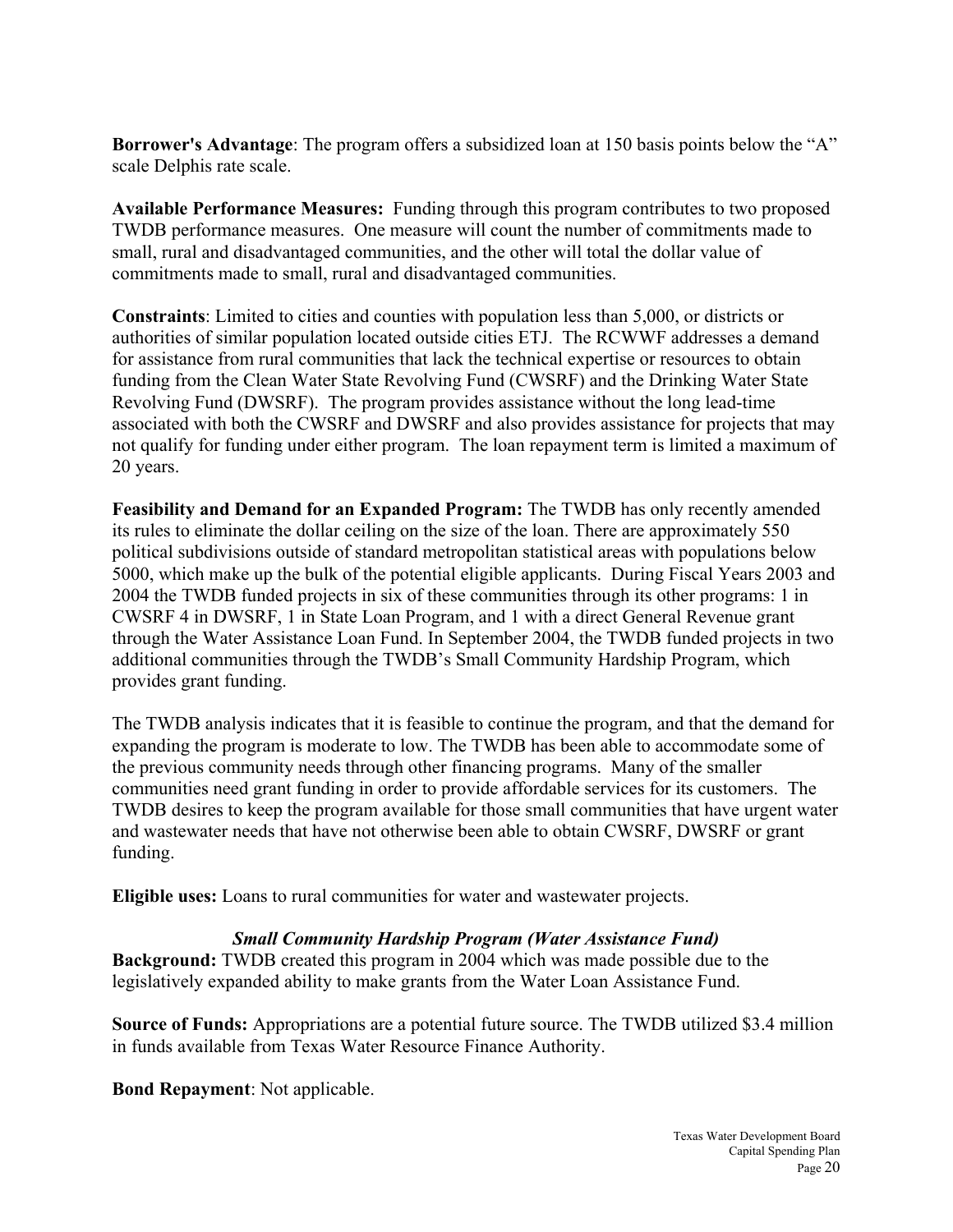**Allocation of funds:** Most of the initial \$3.4 million allocation has been committed to projects. As of November, 2004, \$489,000 was left to be committed to projects. No other funds are presently available for allocation.

**Eligible uses**: Water and wastewater projects in communities with populations of 5,000 or less.

**Borrower's Advantage**: Up to 90 percent of project costs, not to exceed \$1 million, may be the form of in grant funds**.** 

**Constraints**: Applicants must meet hardship criteria. Limited funding is available. Program will need to access funds that allow reduced rate loans and grants to be useful.

*Groundwater Conservation District Loan Program (Water Assistance Fund)*  **Background:** TWDB created this program in 2002. Only three Districts have applied for and obtained funding through the program.

**Source of Funds:** The 77<sup>th</sup> Legislature provided \$300,000 in general revenue to finance the program.

**Bond Repayment**: Not applicable.

**Allocation of funds:** As of October, 2004, approximately \$170,000 remained to be committed. This is expected to meet the demand over the next two years.

**Eligible uses**: The funds may be used for initial operational expenses of startup water conservation district.

**Borrower's Advantage**: New conservation districts get the benefit of the state's superior credit rating, and may not be able to raise funds elsewhere.

**Constraints**: Applicants must have a revenue source to pledge for the loan repayment.

The However it emphasizes the Water Development Fund program, which are the only operating financial assistance programs for which access is not restricted because of eligibility requirements or a priority system. Currently only 11 percent of the TWDB's funding is not restricted.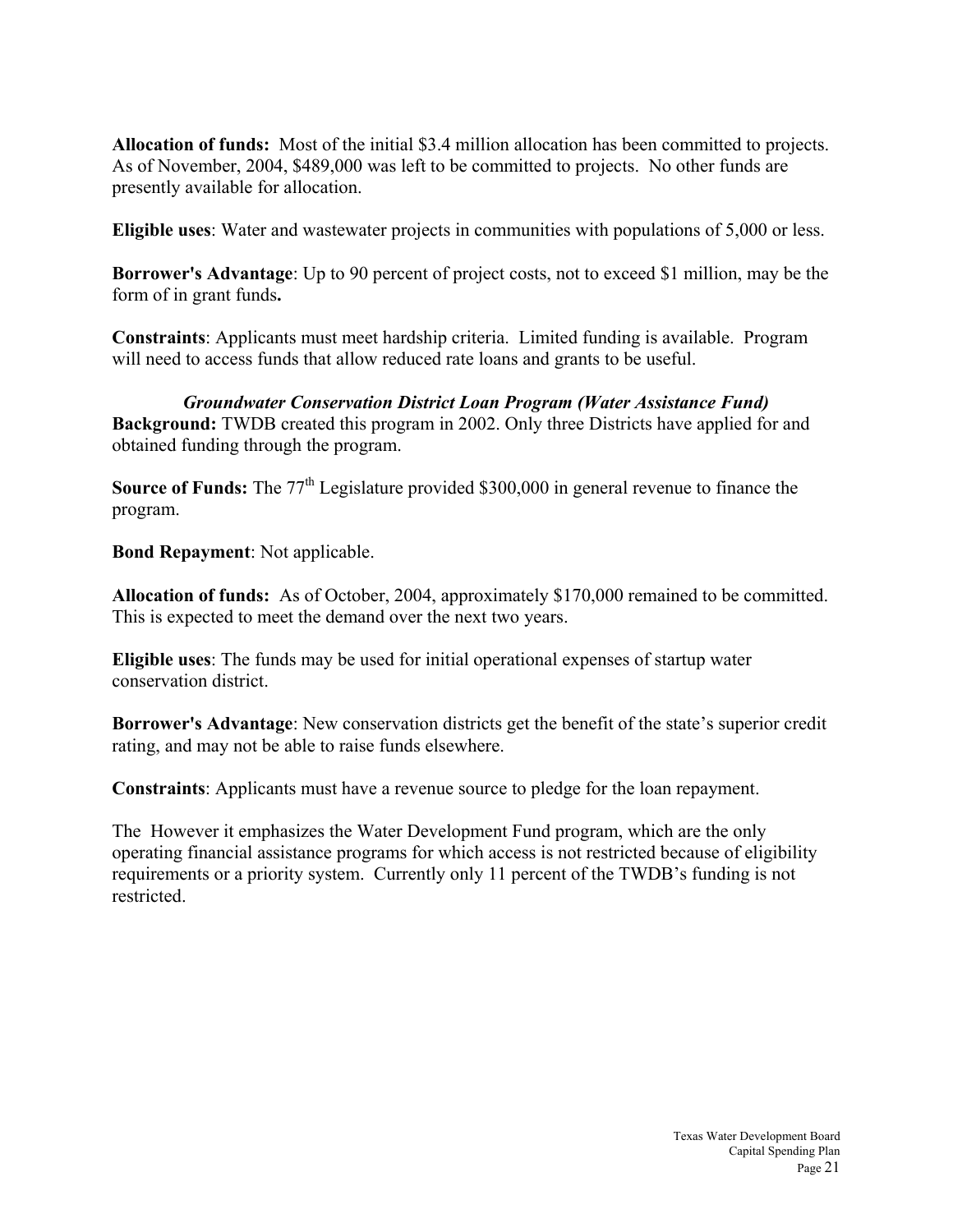**Figure 5 –** Anticipated FY 2006 Available Financial Assistance in Programs with Access Restricted by Priority Systems

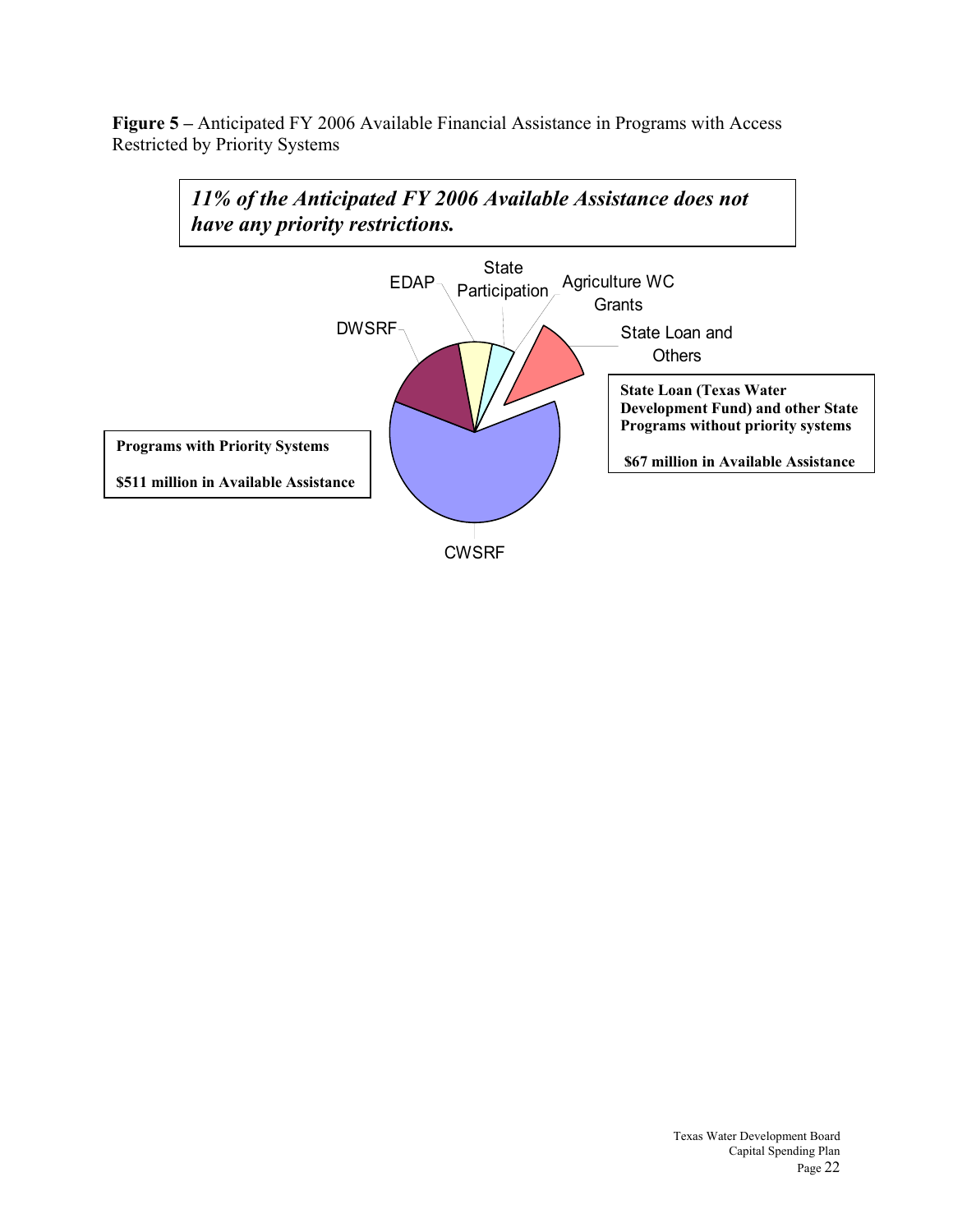# **PART THREE: TEXAS WATER DEVELOPMENT TWDB PRIORITIES**

The TWDB has identified general priorities to guide its capital financial assistance programs.

- Implement the State Water Plan;
- Continue to serve the needs of the statutorily defined Economically Distressed Areas;
- Serve the statewide needs of small, rural and disadvantaged communities;
- Advance the development of desalination within Texas;
- Facilitate the implementation of regional projects through the State Participation Program; and
- Maximize the amount of federal funds received and utilized to meet water and wastewater infrastructure needs.

The TWDB has been able to successfully maximize receipt and use of federal funds through the Clean Water and Drinking Water SRF programs, and the Colonias Wastewater Treatment Assistance Program. However, the restrictions imposed by the separate enabling legislation and sources of funds, as well as the amounts of funds available, limit the TWDB's ability to target funding effectively to all of the TWDB's priorities.

The TWDB's ability to allocate funding toward implementation of the State Water Plan by funding new water supply needs is limited. The primary program designed to address this need is the Water Infrastructure Fund, for which no funds have been appropriated. The only other program that can address a significant portion of this need is the State Participation Program.

The funding available to the Economically Distressed Areas Program and the CWTAP has been largely utilized, leaving only minimal amounts available for the next biennium. These programs are the primary means for continuing to meet the needs of the Economically Distressed Areas.

Finally, there are no viable funded programs currently available to serve the nonborder colonias needs in a significant manner. The only program that can currently attempt to meet these needs is the disadvantaged communities component of the DWSRF and CWSRF, for which funding is very limited.

Never the less, the TWDB continues to find ways to help serve its priority needs. The TWDB's fiscal year 2006/2007 Legislative Appropriations Request contains specific recommendations to address three of these needs.

- State Water Plan water supply needs The TWDB is requesting legislative appropriations to offset General Revenue Draws to authorize an additional \$50 million for the State Participation Program for the fiscal year 2006/2007 biennium.
- Economically Distressed Areas Needs The TWDB's LAR contains an exceptional item requesting an appropriation of General Revenue funds of \$36.9 million for the EDAP program over the next biennium which would provide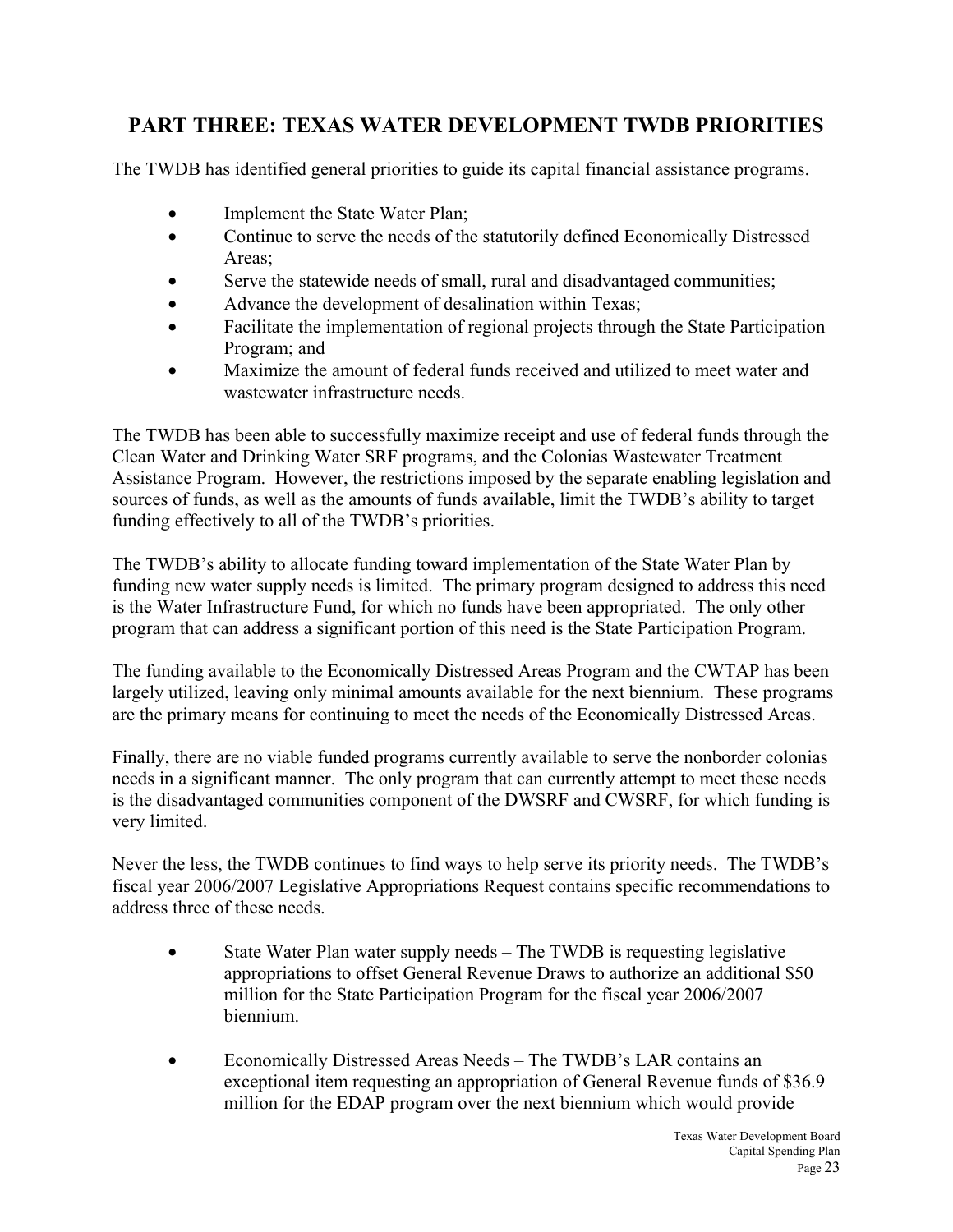\$61.9 million in additional funding. If appropriated, this amount of funds would enable the TWDB to fund the additional EDAP projects for which viable facility plans have been identified.

- Non-border Colonias and Rural Community Needs The TWDB's LAR contains an exceptional item requesting state matching funds to federal capitalization grants for the Drinking Water State Revolving Fund (DWSRF) program to provide better assistance to disadvantaged communities. The state matching funds will make available up to \$20 million per year during FY 2006 and 2007 to the disadvantaged communities. The DWSRF disadvantaged program may provide zero percent or one percent interest rate loans, plus loan forgiveness of up to 30% of the principal loan. Note that the TWDB will also continue to offer up to \$30 million per year to disadvantaged communities through the Clean Water State Revolving Fund program in the form of loans at either zero percent or one percent interest rates.
- Water Supply Strategies Desalination technology continues to evolve rapidly and the TWDB has decided to pursue further development through the Research and Planning Fund during the next couple of years. The TWDB requested \$3.3 million as an Exceptional Item in its LAR to continue development, demonstration and evaluation of the technology. Future full scale projects may be funded under several of the existing agency programs.